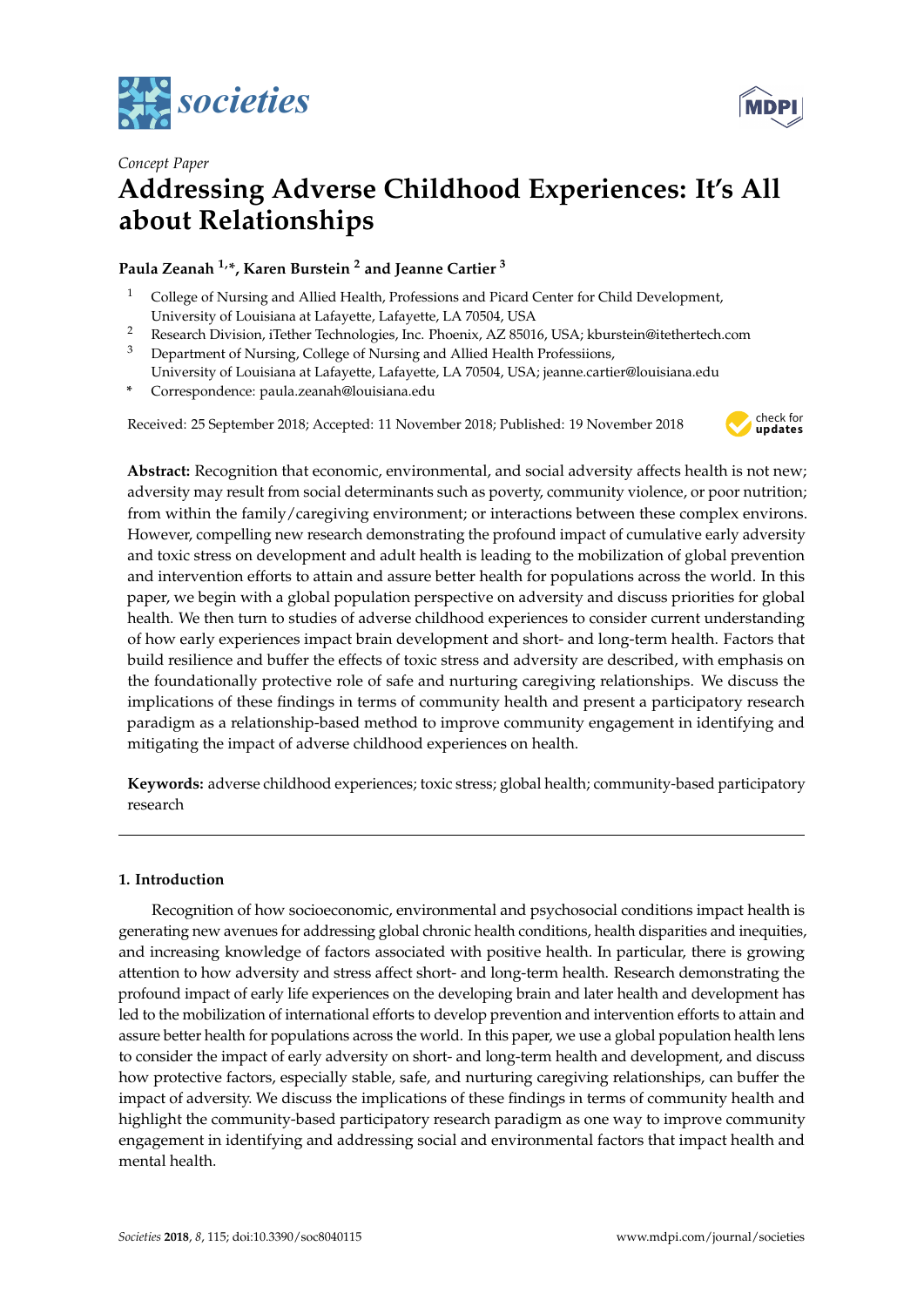The global community has a long history of efforts directed toward understanding and acting on the intersections of social determinants and health. The World Health Organization [\[1\]](#page-11-0) defines the social determinants of health as "the conditions in which people are born, grow, live, work and age" and further assert these factors account for the greatest contribution to health inequalities [\[2\]](#page-11-1). The Millennium Development Goals (MDGs) aimed to end global poverty and served as the blueprint for improvement efforts from 2000 to 20015. The MDGs were particularly salient for the lowest income countries, and resulted in significant improvements in childhood mortality, maternal health outcomes, infectious diseases and hunger [\[1\]](#page-11-0).

The Sustainable Development Goals (SDGs), developed and adopted by the U.N. in 2015, replace and expand upon the MDGs [\[3\]](#page-11-2). Incorporating WHO's call for action to address the social determinants of health [\[4\]](#page-11-3), the SDGs represent a broader range of socioeconomic, health, and environmental issues than those identified in the MDGs. The 17 SDGs and associated targets and indicators are aimed at the entire global community and provide a blueprint for all countries to measure their progress and to assess their standing in the global environment. The global indicator framework, adopted by the General Assembly in 2017, is contained in the Resolution adopted by the U.N. General Assembly on Work of the Statistical Commission pertaining to the 2030 Agenda for Sustainable Development (A/RES/71/313). For a complete listing and discussion of the goals, see [https://unstats.un.org/sdgs/.](https://unstats.un.org/sdgs/) The expanded framework of the SDG's includes two specific populations at an increased risk of poor health outcomes associated with social determinants of health—children exposed to violence and migrants [\[1\]](#page-11-0).

Global surveys of children exposed to violence, conducted by the U.N. [\[5\]](#page-11-4), describe both the current state of violence as well as progress over the previous 10-year period. In this U.N. report, violence includes but is not limited to neglect, physical and emotional abuse, and trafficking for prostitution and forced labor. Although improvements were made during the 10-year period of the studies, there are sobering statistics: between 500 million and 1.5 billion children worldwide experience violence on a yearly basis and often during the crucial period of early development. While both males and females are victims of violence, females are disproportionately victimized. Thirty-five percent of women worldwide are estimated to be victims of violence [\[6\]](#page-11-5), which includes gender-based violence that may cause physical, sexual or psychological harm or suffering to women, threats of harm, coercion, or public or private deprivation of liberty [\[7\]](#page-11-6).

Violence can be culture-universal or culture-specific. Many culture-specific acts of violence reflect a gender bias towards females, such as rapes, marriage to rapists, forced marriages, honor killings and acid attacks, documented recently by MacKinnon [\[8\]](#page-11-7) and by the United Nations report on women's rights [\[9\]](#page-11-8). Interpersonal violence, suicide, and war and conflict (affecting mostly males) account for 21.7% of worldwide deaths attributed to injury and violence [\[1\]](#page-11-0).

High levels of stress and exposure to violence are common experiences for migrants. The unique stressors of migration are associated with all phases of moving from one's country of origin to settling into a host country. Migrants and immigrants often encounter a myriad of difficulties including language difficulties, cultural differences, lack of a political power, as well as injustice and inequality in host countries [\[10\]](#page-11-9). A body of evidence supports a relationship between migration, trauma & Post Traumatic Stress Disorder (PTSD) [\[11\]](#page-11-10). Bustamante, Cerqueira, Leclerc, & Brietzke [\[11\]](#page-11-10) posit that migrants living under stressful conditions for a sustained period may develop anxiety, depression, and PTSD. Furthermore, the authors note that while exposure to violence associated with war is more likely to occur among refugees, many migrants have experience political threats, interpersonal violence, childhood abuse, and physical assaults. Social and environmental conditions contributing to chronic stress for migrants include poverty and poor living conditions, cultural and linguistic differences that may lead to social isolation and lack of access to health services [\[11\]](#page-11-10).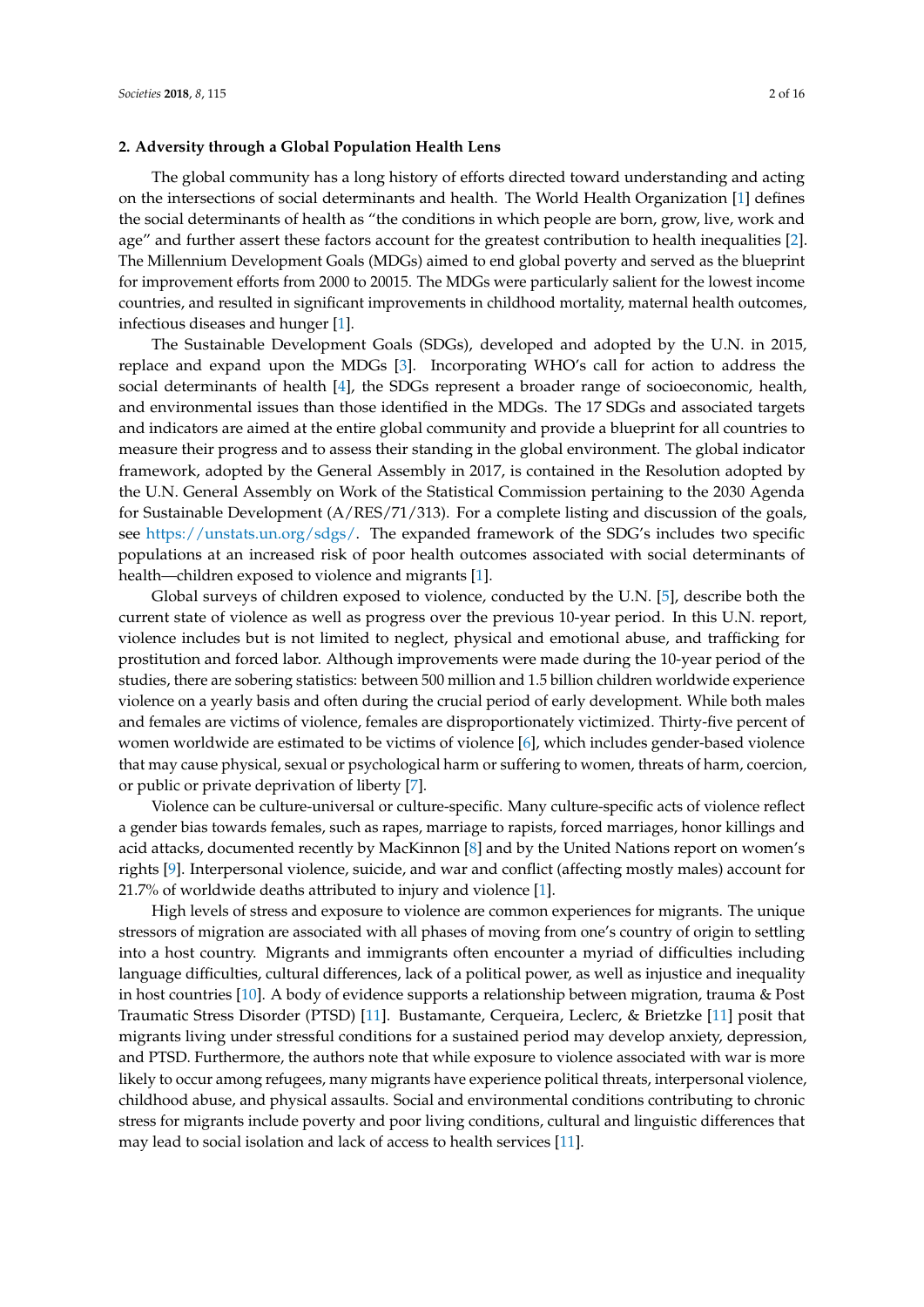#### **3. Adversity through the Lens of Global Hunger and Poverty**

Poverty and associated hunger are additional social determinants of health for people throughout the world. It is difficult at best to work at full productivity, raise a family, study, learn, or develop normally in the continued face of hunger. Today, the United Nations Food and Agriculture Organization (FAO) estimates that about 815 million (10.7%) of the world's 7.6 billion citizens are suffering from chronic undernourishment. The vast majority of hungry people live in lower-middle-income countries. Africa and southern Asia have the highest prevalence of under-nourishment, however, most countries including the US experience multiple forms of malnourishment, including child overweight, adult obesity, and micronutrient deficiencies, as well as under-nutrition [\[12](#page-11-11)[,13\]](#page-11-12). Coincidental with hunger is the increased frequency of food insecurity, defined as the inconsistent access to sufficient, safe, and nutritious foods needed for an active, healthy life [\[12\]](#page-11-11).

One-third of women of childbearing age worldwide are anemic; and poor nutrition during pregnancy results in undernourishment in-utero, prematurity, and low nutrient stores in infants, leading to low birth weight babies and stunted development [\[12\]](#page-11-11). Stunting (impaired growth and development of children, especially in the first three years of life) affects not only physical size but also the cognition and learning of approximately one in four children under five, some 155 million children worldwide [\[14\]](#page-11-13). In some regions such as sub-Saharan Africa, 30% of children have stunted development. The estimated proportions of child deaths in which undernutrition is an underlying cause are similar to that of diarrhea (61%), malaria (57%), pneumonia (52%), and measles (45%) [\[15](#page-11-14)[,16\]](#page-11-15). Undernutrition is also associated with illnesses such as diarrhea that reduce the body's ability to absorb and convert food into nutrients. Given these physical consequences of undernourishment, affected children may be more irritable, have less energy, be less responsive and in general may be more difficult to care for; similarly, it is likely that an undernourished caregiver is less able to respond to the child in a safe, effective, sensitive manner.

Clearly, under- and malnutrition have significant impacts on child health and development, and ensuring optimal maternal nutrition is vital to break this inter-generational cycle. It is important to note that food insecurity is common among immigrants, refugees and asylum seekers, is prominent in households with children [\[17\]](#page-11-16), and in communities with ongoing community conflict, violence, and civil unrest [\[18\]](#page-11-17). Perhaps it is not surprising that the examples of traumas and deprivation presented thus far are related to poor health and developmental outcomes. However, are other types of adversities also associated with poor outcomes? In the next section, we describe the Adverse Childhood Experiences study [\[19\]](#page-12-0) and related research; these studies are stimulating a volume of research to elucidate and address the impact of early experiences on later health and development. In addition, the findings point to the importance of healthy relationships to ensure the health of populations globally.

#### **4. What Are Adverse Childhood Experiences (ACEs) and Why Do They Matter?**

The idea that cumulative early adversity affects child developmental outcomes is not new [\[20](#page-12-1)[,21\]](#page-12-2), but a significant contribution to the understanding of the psychosocial precursors of health is the Adverse Childhood Experiences (ACE) study [\[19\]](#page-12-0). A collaborative effort between the Centers for Disease Control and Prevention (CDC-P) and San Diego's Kaiser-Permanente health system, the study included 17,000 members of the Kaiser health system to determine whether adversity experienced prior to age 18 was related to later health outcomes. The retrospective experiences endorsed by participants were synthesized into 10 categories including indicators of household dysfunction (growing up with substance abusing household members, parental separation or divorce, growing up with mentally ill household members or caregivers, witnessing intimate partner violence or criminal behavior as evidenced by having a household member imprisoned); physical, sexual, or emotional abuse; and physical and emotional neglect. Among this generally well-educated middle-class U.S. sample, ACEs were common; approximately two-thirds of the sample experienced at least one ACE, and 16%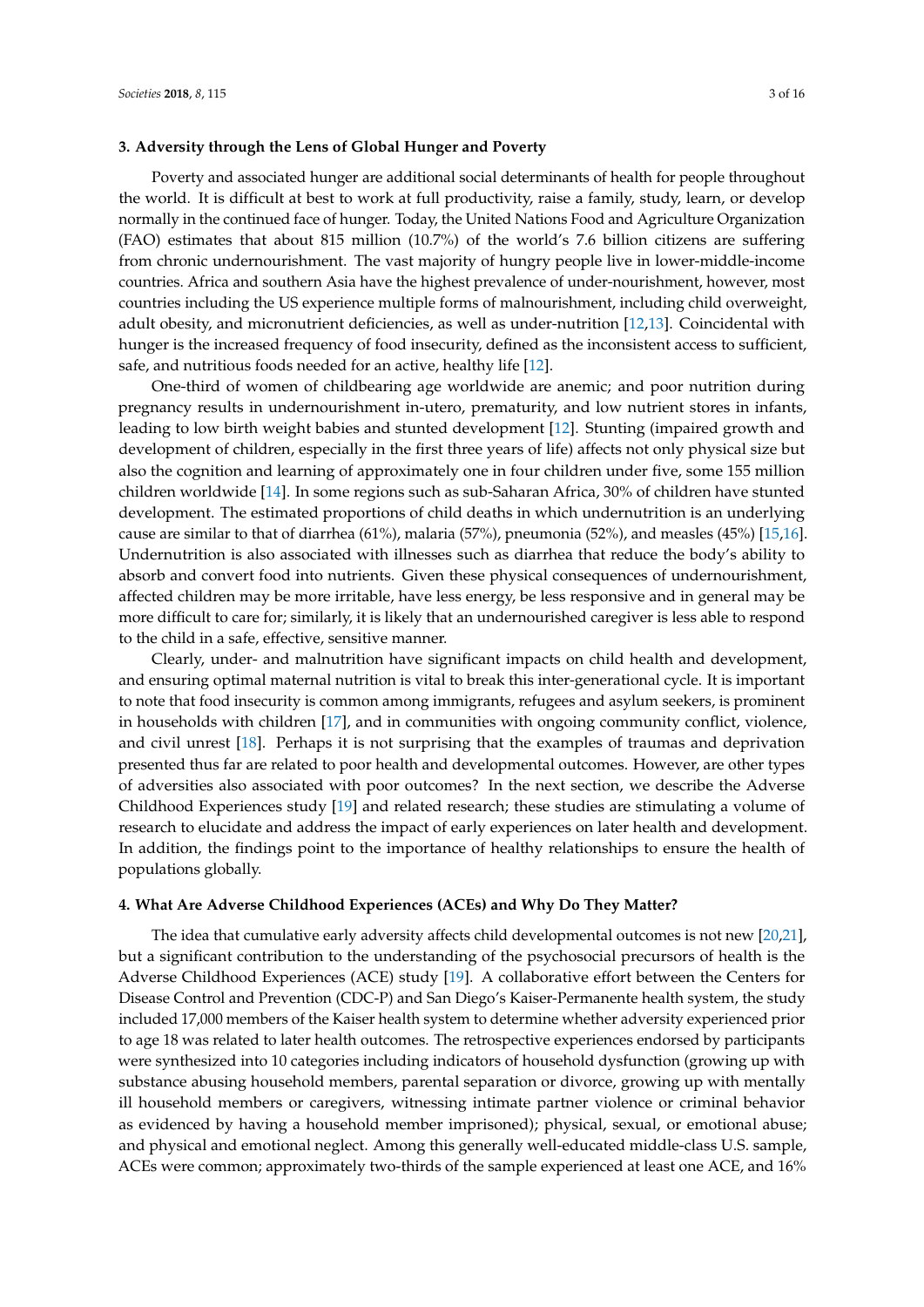experienced four or more. In the original study, only 26% of respondents had no ACEs, and if one ACE was present, there was a high likelihood of the presence of at least one additional ACE [\[22\]](#page-12-3).

Perhaps most startling of the ACE study findings are the long-term impacts on adult health risk behaviors and outcomes. Consistently, a "dose-response" relationship is found between the number of adverse experiences in childhood and health risk behaviors on adult health outcomes, including but not limited to substance abuse, risky sexual behavior and sexually transmitted infections, depression, suicidal behavior, obesity, heart disease, diabetes, chronic lung disease, and earlier death; ACEs are considered a "hidden burden" on health [\[19\]](#page-12-0).

Studies of ACEs in populations across the globe show similar findings. A recent study conducted by Bellis et al. [\[23\]](#page-12-4) examined the experience of ACEs among young adults in eight eastern European countries. Respondents with more than four ACEs, compared to those reporting no ACEs, were significantly more likely to report health-harming behaviors, including physical inactivity, smoking, more than five sexual partners, sexual intercourse before age 16, drug abuse, problematic use of alcohol, and attempted suicide (O.R. range 1.68 for physical activity to 48.53 for suicide attempt).

More recently, Hughes et al. [\[24\]](#page-12-5) conducted a systematic review and meta-analysis including 37 studies and 253,719 participants. Compared to individuals with no ACEs, those with at least four ACEs had somewhat greater (O.R. < 2) likelihood of physical inactivity, overweight, obesity; a moderate likelihood (O.R. 2–3) of smoking, heavy alcohol use, poor self-rated health, cancer, heart disease, and respiratory disease; strong likelihood (O.R. 3–6) for sexual risk taking, mental health issues, problem alcohol use; and the strongest likelihood (O.R. > 7) for problematic drug use and interpersonal and self-directed violence.

Studies also demonstrate the proximal effects of exposure to adversity in young children. Blodgett and Lanigan [\[25\]](#page-12-6) examined the impact of ACEs on 2100 elementary students in Washington state. Compared to students with no ACEs, those with three or more ACEs were three times more likely to experience academic failure, four times more likely to have poor health, five times more likely to have severe attendance problems, and six times more likely to have school behavior problems. Similarly, Jimenez et al. [\[26\]](#page-12-7) examined a large urban birth cohort from the Fragile Families and Child Wellbeing Study. Using parent-reported ACEs and teacher reported behaviors in children at age 5, 55% had experienced one ACE and 12% had experienced three or more ACEs. Children who experienced three or more ACEs were more likely to have below average language and literacy skills and math skills, poor emergent literacy skills, attention problems, social problems, and aggression.

Another recent study of young children ages 18–71 months who were involved in the child welfare system for suspected or actual abuse found that nearly all (98.1%) experienced at least one ACE, but the average for these children was 3.6. For each additional ACE reported, there were 21% increased odds of having a chronic medical condition, 32% increased odds of having a behavior problem, and a 77% increased odds of a low socialization score on developmental assessment [\[27\]](#page-12-8).

A common thread among the ACEs is the reciprocal relationship of the caregiving environment for the child. Obviously, abuse and neglect reflect disrupted and disturbed parent-child relationships. Myriad research documents the adverse effects of parental depression, substance abuse, and parental conflict and interpersonal violence on the ability of parents to provide nurturing, safe, responsive, and dependable caregiving [\[28](#page-12-9)[,29\]](#page-12-10). Thus, ACEs are often conceptualized as having a "two-generation" effect [\[30\]](#page-12-11), in that the experiences of one generation are "passed on" to the next generation through caregiving via behavioral and biological processes (Figure [1\)](#page-4-0). For example, a recent prospective longitudinal study demonstrated biological and psychosocial pathways linking maternal adverse childhood experiences with infant development at age 12 months [\[31\]](#page-12-12). However, it is important to note that while ACEs reflect a particular set of adversities, there are many types of adverse experiences that can impact health and development.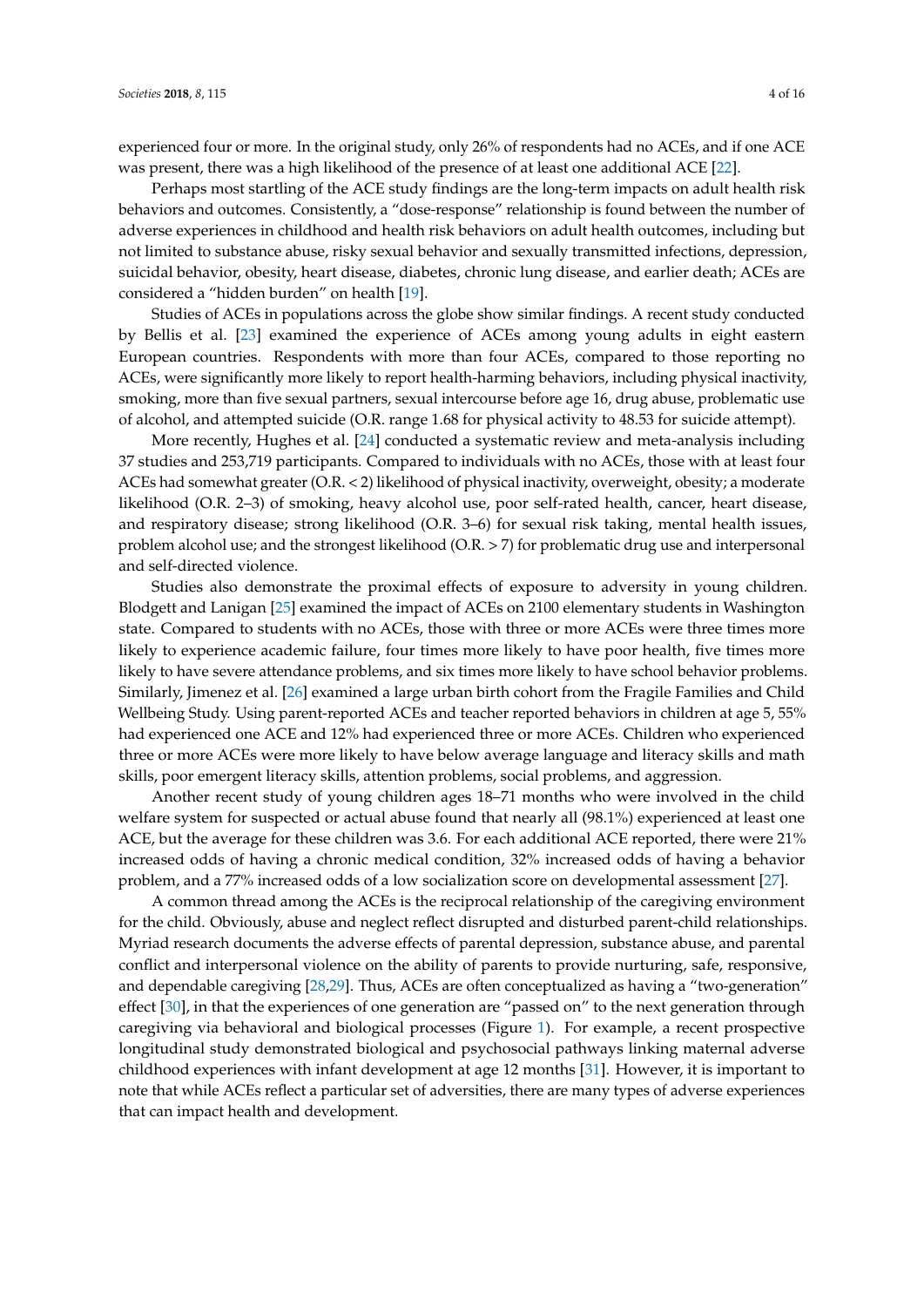<span id="page-4-0"></span>

**Figure 1.** ACE Intergenerational Transmission Pyramid (Source and copyright: ACE Interface Master **Figure 1.**ACE Intergenerational Transmission Pyramid (Source and copyright: ACE Interface Master Trainer program;<www.aceinterface.com>). Trainer program; www.aceinterface.com).

## **5. How Does Adversity Affect Short and Long-Term Health? 5. How Does Adversity Affect Short and Long-Term Health?**

Research on the underlying biology of adversity is expanding rapidly, and a detailed description Research on the underlying biology of adversity is expanding rapidly, and a detailed description is beyond the scope of this paper. Nevertheless, we briefly describe three different but related is beyond the scope of this paper. Nevertheless, we briefly describe three different but related pathways currently being explored: early brain development, hormonal effects of stress, and the interaction of genes and experience.

## *5.1. Early Brain Development 5.1. Early Brain Development*

types of experience will occur [\[32,](#page-12-13)[33\]](#page-12-14), experience shapes the "architecture" of the brain. Within the first few weeks of conception and through the first two trimesters of pregnancy, there is rapid development and differentiation of neural cells. During the last trimester of pregnancy and through the next few years of life, synaptogenesis occurs, creating connections between brain cells, which allows the cells to communicate and coordinate functions [\[34\]](#page-12-15). Synaptic connections proliferate most rapidly during the first few years of life, with an estimated 1000/connections per second formed during this period. The creation and sustaining of connections depend on experience  $[35]$ . By age 3, a child's brain has more than double the number of synapses he or she will have in adulthood. Through a "pruning" process, the connections that are used more frequently, or are more important or meaningful in terms of process, the connections that are decreased in process, the more important of including that the connections winnow away. Thus, there is a "use it or lose it" phenomenon, demonstrating that quality of input and experience matters [\[34](#page-12-15)[,36\]](#page-12-17). Neural plasticity, the ability to respond to environmental stimuli, enables humans to more readily adapt to the environment and respond to environmental stimuli, enables humans to more readily adapt to the environment and For the brain to achieve optimal development. Some parts of the brain necessarily develop more for the brain to achieve optimal development. Some parts of the brain necessarily develop more rapidly and earlier (e.g., sensory areas develop before the executive functions of the prefrontal cortex), engthly have change (e.g., sensory more the early according to encount a material of the polarismic server), and brain development continues well into early adulthood. However, when the young developing functions of the prefrontal corresponding  $\alpha$  and brain development continues well into early adulthood. The prefrontal continues we obtain development continues we advance of  $\alpha$  and  $\alpha$  and  $\alpha$  adultsood. The prefro brain experiences chronic threat, stress, or adversity without ways to protect or buffer those effects, While genetics directs the basic wiring of the brain and provides the "expectation" that certain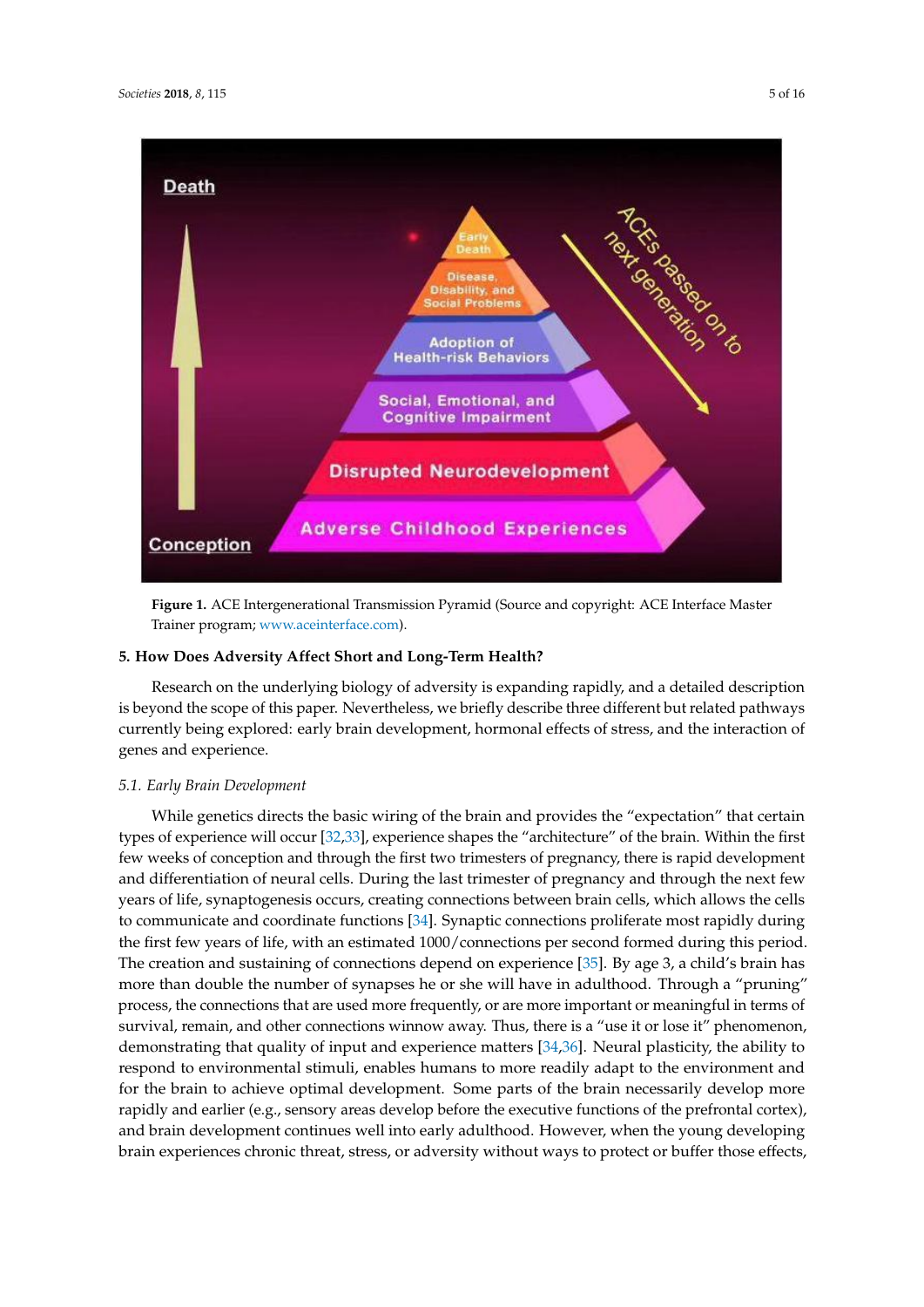the mechanisms for the construction of the brain may be impacted with lifelong consequences for development and health [\[30](#page-12-11)[,34](#page-12-15)[,36\]](#page-12-17).

#### *5.2. Stress Response System*

Stress includes actual and perceived threats of bodily harm as well as psychological and social threats such as self-esteem, group, and relationship status [\[37](#page-12-18)[,38\]](#page-12-19). Stress activates a cascade of autonomic nervous system and neuroendocrine responses, which result in the physiological and behavioral responses to threat [\[39](#page-13-0)[,40\]](#page-13-1). Much research has focused on the hypothalamic-pituitary-adrenal (HPA) axis and the role of the glucocorticoid hormones (in particular, cortisol) to mobilize metabolic, cardiovascular, immune, and behavioral responses including release of glucose into the blood stream to meet increased energy needs, increased heart rate and blood pressure, and increased cognitive attention/focus, and memory to the environmental factors that are a threat. Stress response is intended to be short lived, with the goal to maintain physiologic homeostasis [\[39,](#page-13-0)[40\]](#page-13-1). However, because cortisol affects nearly all major organs of the body, prolonged high levels of cortisol have negative impacts on the end-organs [\[36\]](#page-12-17) and cause dysregulation of the stress response system. These effects are linked to a wide array of pathologies including autoimmune disease, hypertension, affective disorders, and major depression [\[40\]](#page-13-1).

A number of recent studies explore the relationship between prenatal exposure to high levels of maternal stress and infant and child behavior and physiology. For example, at birth, infants who are exposed to high levels of prenatal stress, evidenced by elevated maternal cortisol levels, show a concomitant higher level of cortisol as well, and such elevations persist into early childhood [\[38\]](#page-12-19). Bush et al. [\[41\]](#page-13-2) also found that prenatal exposure to high levels of maternal stress affected temperamental characteristics and parasympathetic nervous system responses, both associated with early identification of later psychopathology. Similarly, children exposed to high levels of stress in early childhood may show effects well into adolescence [\[38\]](#page-12-19).

On the other hand, while adverse child health and mental health outcomes are more likely to occur within the context of exposure to high levels of maternal cortisol, such is not always the case [\[42\]](#page-13-3). In fact, all stress is not bad. The National Scientific Council on the Developing Child [\[36\]](#page-12-17) defines three levels of stress. Positive stress results from brief events that result in elevated heart rate and hormone levels, but can result in growth-for example, a separation from caregiver or a brief pain experience. Positive stress is considered a necessary part of healthy development. Tolerable stress results from significant changes or threats, such as a sudden loss of a home or loss of a caregiver. Tolerable stress produces a greater and more prolong physiological reactions, but the effects can be buffered with the presence of a dependable and nurturing caregiver and/or a safe environment. Toxic stress is strong, frequent, and prolonged, and the individual may not have any control over its occurrence. A variety of stresses are associated with toxic stress, including chronic poverty, threats of violence and unsafe living conditions, maltreatment, maternal depression, and exposure to parental interpersonal violence. Exposure to chronically high levels of stress in early childhood is related to a myriad of poor health, developmental, and learning outcomes for children [\[32,](#page-12-13)[36,](#page-12-17)[43\]](#page-13-4), as well as adult health outcomes independent of age-related risks, the effects of poverty, and over and above non-malleable factors such as family history [\[44\]](#page-13-5).

#### *5.3. Gene x Environment Experiences*

Contrary to popular understanding, genes do not necessarily confer static, permanent characteristics. The "structural genome" represents the thousands of genes that individuals inherit from their biological parents. However, the epigenome determines which genes get expressed or not (turned on or off) via chemical modification of genes. Essentially the epigenome is constructed through experience. Quality of nutrition, exposure to toxins, quality of caregiving, and exposure to stress are reflected in and impact genetic regulation and expression [\[32,](#page-12-13)[45\]](#page-13-6). Experiences during the prenatal and early infancy period seem to be key in genetic expression in brain and behavioral development.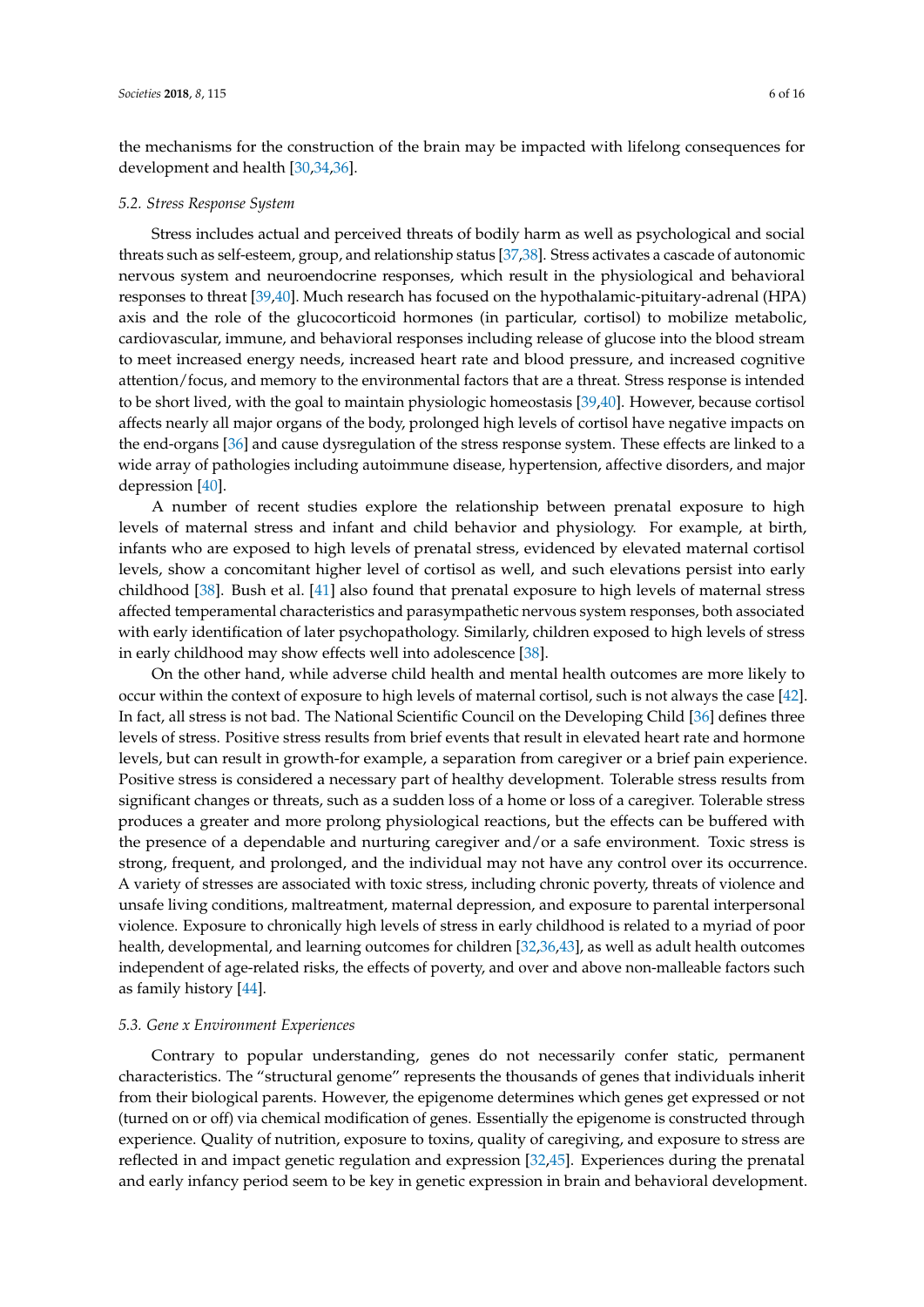Sensitive periods occur when specific genes are particularly susceptible to environmental experiences, for example, during prenatal organ development, or phenome receptivity during the second half of the first year of life. Similarly, gene by environment experiences impact the ability to respond to stress, affecting brain architecture as well as brain chemistry. Additionally, research points to the trans-generational impact of epigenetic influences on genetic expression [\[46\]](#page-13-7).

Another robust area of research focuses on the association of telomeres and stress. Telomeres are the repetitive DNA sequences at the ends of chromosomes; shortened telomeres, associated with stress, are dose-dependent, and may be predictive of a number of later health conditions including diabetes, cancer, heart disease and early aging [\[47,](#page-13-8)[48\]](#page-13-9). A recent systematic review found an association with telomere length and early childhood adversity, suggesting telomere length may be a biomarker for later health outcomes [\[49\]](#page-13-10).

Research on gene by environment interactions provides promising avenues for identification and amelioration of risk. In particular, positive experiences provide a protective or ameliorative effect even at the genetic level.

### **6. Mitigating the Short and Long-Term Impacts of Psychosocial Trauma: Resilience and Relationships**

Resilience is the ability to adapt successfully in the face of significant stress, adversity, or trauma [\[50](#page-13-11)[–52\]](#page-13-12). There are multiple co-occurring pathways to adaptation, including behavioral, emotional, social, cognitive, and biological, including the neuro-immunological responses of the stress response system and epigenetic responses [\[52\]](#page-13-12). Promotive factors are those that enhance positive development whether or not risk factors are present, and protective factors are those which "buffer" the effects of stressful and traumatic experiences [\[53\]](#page-13-13). Promotive and protective factors are often the same, and include individual factors, such as good health, strong coping skills, intelligence, and high self-esteem; relationship factors including a safe and dependable caregiving and a secure attachment with the primary caregiver, and reliable mentors; and social and community sources of support, as well as cultural and traditional beliefs and systems [\[53](#page-13-13)[,54\]](#page-13-14). The presence or absence of these factors before, during, and after traumatic events affect the child's ability to "bounce back" from adversity [\[53,](#page-13-13)[54\]](#page-13-14). Similarly, ACE researchers identify three protective systems associated with the prevention and amelioration of ACE: enhancing individual capacities and personal attributes (health, coping, optimism); the presence of safe nurturing attachment relationships and belonging with caring and competent caregivers, and a community that fosters connections, shared responsibility and skills and efficacy [\[22](#page-12-3)[,30\]](#page-12-11).

The foundationally protective role of safe and nurturing caregiving relationships is well-recognized. Infants who develop a secure attachment with at least one caregiver during the first year of life have better social, cognitive, and emotional development, are less likely to experience behavior and emotional problems, and are better able to cope with adversity [\[29,](#page-12-10)[55\]](#page-13-15). The parent-infant relationship is the conduit for how the infant experiences environmental influences such as maternal depression, poverty, and interpersonal violence [\[56\]](#page-13-16). For example, studies of the impact of maternal depression, an ACE risk factor, on caregiving demonstrate that depressed mothers are less attentive and interactive, less sensitive and responsive to the infant's emotional and behavioral needs. Infants of depressed mothers show more social, emotional and cognitive difficulties which can extend into the school years [\[57](#page-13-17)[,58\]](#page-13-18). Maternal depression impacts children not just at the behavioral level; infants of depressed mothers also show differences in hormone regulation, brain activation, and genetic regulation [\[34](#page-12-15)[,59\]](#page-13-19). Furthermore, a growing literature demonstrates how trauma disrupts the behavioral and neurobiological underpinnings of empathy and ability to understand and respond to the emotional experience of self and others [\[60,](#page-13-20)[61\]](#page-14-0). Research findings on how trauma impacts the ability to understand one's own and others' emotions provide evidence for understanding the intergenerational transmission of the effects of trauma from parent to child, and may point to potential preventive interventions. For example, studies of young children removed from institutional care and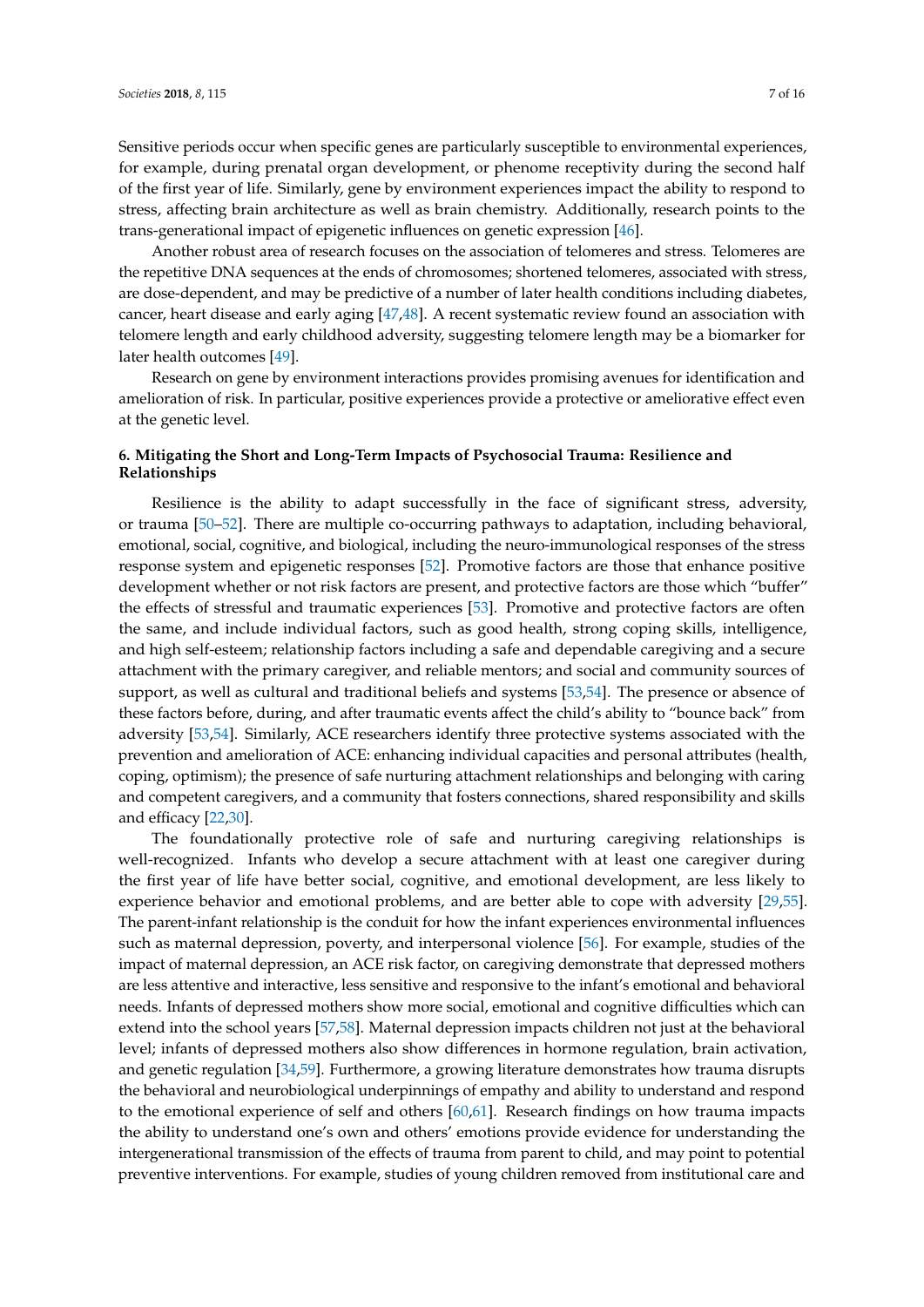placed in foster care demonstrate that significant physical, cognitive, social, behavioral and relational improvement can occur when children are placed in safe, responsive, and stimulating caregiving environments [\[62\]](#page-14-1). Significantly, young children who were removed from deprivation and placed in foster care before age 24 months also show brain activity similar to non-deprived community children, whereas those placed after 24 months show reductions in brain electrical activity and do not show similar improvements a decade later [\[63\]](#page-14-2).

These studies contribute to the compelling and rapidly growing volume of research demonstrating the import of early experiences. As a consequence, frameworks that identify risk and protective factors recognize the importance of safe, nurturing caregiving and other relationships for mitigating the impact of adversity on health and development [\[64](#page-14-3)[–67\]](#page-14-4), and also recognize that parent-infant relationships develop within the contexts of the community and social environments surrounding families [\[53,](#page-13-13)[67–](#page-14-4)[69\]](#page-14-5). And, because of the interrelated and compounding effects of stress, adversity, and social, economic, and environmental determinates on immediate and long-term biological, developmental, and health consequences, global health leaders have begun to advocate for "nurturing care", especially during early childhood, to counter the detrimental effects of adversity. Nurturing care includes the range of health, nutrition, safety, responsive caregiving, and inclusive learning provided by parents and within the context of supportive communities [\[68](#page-14-6)[,70\]](#page-14-7).

#### *The Role of Relationships in Community Resilience*

The individual's experience of ACEs occurs within a community context. Adverse community environments, characterized by poverty, discrimination, violence and high crime rates, community instability, lack of economic opportunities, and lack of basic needs such as housing, transportation, and food sources are generally highly correlated with poor social connections [\[65\]](#page-14-8). Furthermore, conditions including poor nutrition, exposure to toxins and infectious diseases, overcrowded living space, and low maternal education are associated with limited availability of resources and all of these adverse community environments can impact the quality of caregiving [\[68\]](#page-14-6). Thus, there is interest in identifying protective factors that are characteristic of resilient communities and systems [\[52](#page-13-12)[,68\]](#page-14-6).

The World Health Organization prioritized building resilient communities and supportive environments to accomplish their population health and well-being goals in Health 2020 [\[71\]](#page-14-9). In the U.S., a number of states and communities are developing systems to prevent or ameliorate the impact of ACEs [\[65](#page-14-8)[,72](#page-14-10)[,73\]](#page-14-11). Strategies include educating community members about ACEs, developing collaborations to connect and align resources, and strengthening research and data capabilities [\[73\]](#page-14-11). Importantly, community programs facilitate social support, improve parenting skills and knowledge, further social-emotional development of young children in child care settings, link community services and supports, and respond to early warning signs of trouble and family crises [\[67\]](#page-14-4). A specific example of an approach to community resilience is the Building Community Resilience (BCR) model [\[65\]](#page-14-8). BCR conceptualizes community resilience as the capacity to support families in daily life, and emphasizes community buffers such as availability of parks and recreation, social support, economic opportunities, and affordable housing. Other characteristics of resilient communities include religious and cultural support systems, community engagement, shared decision-making, laws that protect against violence, discrimination, and abuse, and available health and social systems [\[54](#page-13-14)[,68\]](#page-14-6).

As community and global efforts expand, engaging and involving communities in research to identify and address specific local challenges and develop protective solutions is urgently needed. Importantly, effective cross-system and cross-disciplinary collaborations require attention to interpersonal, community, and system relationships.

Next, we discuss engagement strategies that have proven effective in enabling establishing relationships and partnerships that enhance communities' abilities to identify resources and approaches to address their unique needs.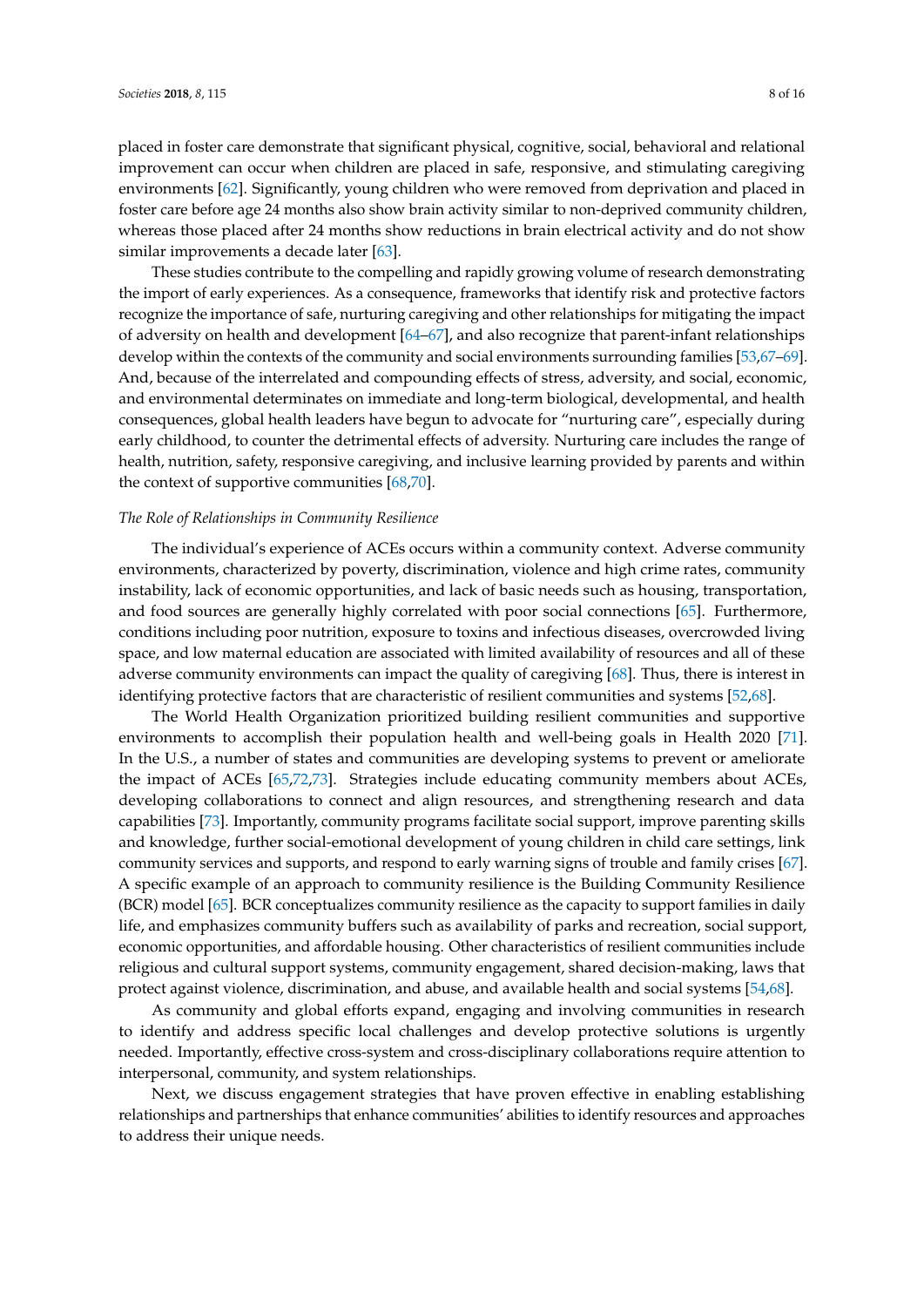#### **7. Asset-Based Assessment and Community-Based Participatory Research (CBPR)**

With historical roots in the social reform movements of the late 19th and early 20th centuries [\[74\]](#page-14-12), CBPR is based on an ecological perspective that encourages close collaboration among citizens, researchers, and professionals to foster constructive community development [\[75\]](#page-14-13). Responsive to the limitations of traditional social science research, social psychologist Kurt Lewin [\[76\]](#page-14-14) sought new methods for understanding and addressing complex human problems through action research. Today, CBPR is defined as a "collaborative research approach that equitably involves, for example, community members, organizational representatives, and researchers in all aspects of the research process. Each partner contributes unique strengths and shared responsibilities to enhance the understanding of a given phenomenon within the social and cultural dynamics of the community, and integrates the knowledge gained with action to improve the health and well-being of community members" ([\[77\]](#page-14-15), p. 177). CBPR systematically and democratically combines research methods and community capacity-building strategies to bridge the gap between knowledge produced through research, and translation of this research into intervention and policies [\[77,](#page-14-15)[78\]](#page-14-16). Israel et al. identify CBPR as (i) participatory, (ii) cooperative, as researchers and community members engage in a process in which both contribute equally, (iii) results in co-learning for both groups, (iv) a method for system development and local capacity building, (v) empowering local participants to take control of their lives by building community strength and problem-solving abilities, and (vi) a balance of research and outcomes. Focusing on power with the community partners, empowerment of these partners, and bringing about community change, CBPR is both a research method and an intervention [\[79](#page-14-17)[,80\]](#page-14-18).

Integral to CBRP are the approaches that emphasize the strengths of local people and their communities, especially their abilities to problem-solve. Frequently, Community Advisory Committees are constituted to assist with capacity-focused assessment as an alternative to needs-based assessment and dissemination of CBPR results to the local community for policy development and sustainability of research results. Developed and honed by McKnight and Kretzmann [\[81\]](#page-14-19), capacity-building is a key component of rebuilding under-resourced troubled communities. Needs 'maps', when viewed through a deficit lens, portray communities as endless lists of problems and lead to multiple competing priorities and fragmentation of 'band-aid' efforts. Residents begin to view themselves as 'needs' on the map, incapable of taking charge of themselves or lacking the agency to solve their own problems. At best, resources coming from deficit maps support survival but do not potentiate serious change or community development [\[81\]](#page-14-19). Furthermore, historic evidence indicates that communities are built from the bottom up and from the inside out, as the help from the outside is limited and typically is funneled to third parties rather than the community. Across the past two decades, community leaders have begun to realize that mapping the community's assets, capabilities, and strengths builds an organic picture of communities' culture, strengths, and innate resources. This alternative capacity-focused path leads toward identification of the capacities, skills, and assets of lower income people and their neighborhoods.

As ACEs disproportionately occur in lower-economic communities [\[82\]](#page-15-0) in which exist historic mistrust of traditional health care and social service systems, the ability of health and mental health practitioners to identify and address needs using traditional research and evaluation methods are compromised [\[83\]](#page-15-1). Given this challenge, CBPR has (re)emerged as an approach that builds the capacities of communities to function as co-investigators, which then yields commitment among all partners and methodologies, and yields results that are more likely to be culturally sensitive and socially valid. For children experiencing ACEs and communities desiring to attenuate ACEs, asset mapping by which community members identify protective factors, skilled professionals, and long-standing assets such as faith-based entities, community-based family supports, and cultural values, CBPR may be a powerful vehicle for understanding the contexts in which adverse experiences occur as well as local resources, strategies, and supports to mitigate their impact [\[84\]](#page-15-2).

A distinctive CBPR attribute is the active involvement of the people whose lives are affected by the issue under study in every phase of the process [\[85\]](#page-15-3), and an orientation toward a setting's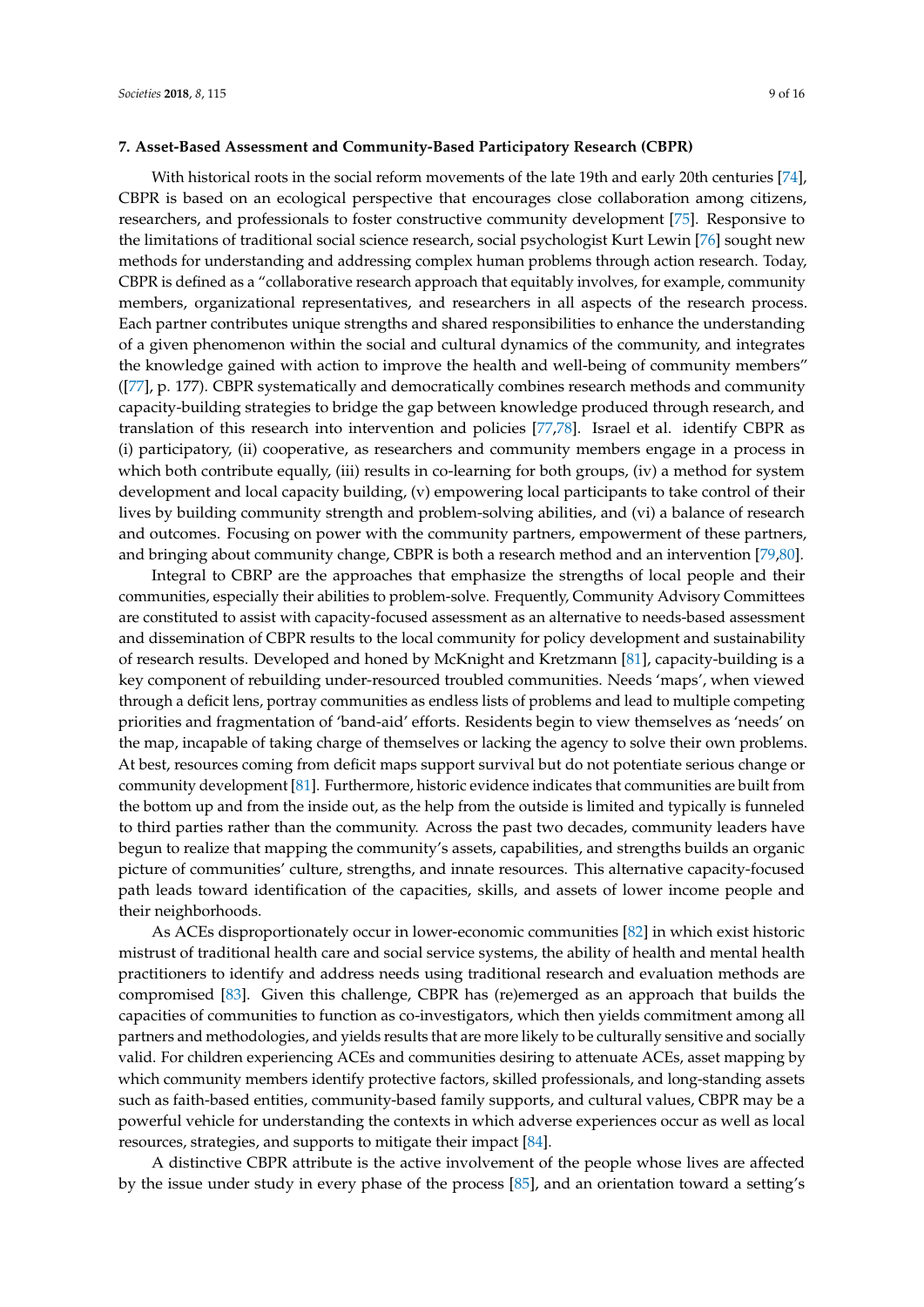strengths, competencies, and potential promise rather than its weaknesses, deficits and problems [\[75\]](#page-14-13). Thus, as recently suggested by Woods-Jaegers and colleagues [\[86\]](#page-15-4), CBPR can be a feasible approach to examining and addressing the intergenerational cycles of ACE among children in at-risk families. For example, primary goals of ACE-related CBPR may be to: (1) increase families' abilities to comprehend and communicate/share their experiences that result in a common local community-wide description of ACEs; (2) advance knowledge and understanding of ACEs in health, care, and educational settings; and (3) develop simple strategies that link protective factors to at-risk families. The objectives may be to test the effectiveness of strategies designed to help families comprehend the effects of ACE and engage families in active attenuation of ACE; thereby, improving overall health and wellbeing of children at the community level [\[87\]](#page-15-5).

As indicated, CBPR is closely related to community capacity (CC) network building and collaboration [\[88\]](#page-15-6), which has been shown to be a powerful component for improving the health and well-being of communities. These networks bring local communities together to restructure natural supports and local resources to meet the needs of families and children, and increase cross-system coordination and flexible funding streams to improve local services and policy. A growing body of research indicates that increased CC may decrease the prevalence of ACE and related behaviors [\[85\]](#page-15-3).

CBPR, as previously described [\[84,](#page-15-2)[85\]](#page-15-3), fits well within the community capacity framework. CBPR strategies including asset-based assessment, potentiate capacity building by mobilizing networks to identifying local community members (e.g., formal and informal networks of families, longstanding faith-based organizations, state and local service providers, non-profit organizations, NGOs) to provide not only a baseline of existing supports but also identify areas where more resources may be required. Furthermore, the CBPR process organizes individuals and groups around specific questions. These responses require sharing of experiences and build upon common themes and aspirations. CBPR also builds relationships within communities by recommending collaborative methods for assessing, analyzing, recording and re/constructing community history, traditions, beliefs, rituals, stories, artifacts and other components of cultural identity. Each of these cultural components serve as localized ways of conceptualizing and defining problems, valuing resources as well as identifying immediate and ongoing needs; the elements of which provide community participants with an informed basis for critique, redefinition, and political advocacy. Finally, CBPR can democratize the allocation of resources such as personnel, space, or access to science and technology.

Hall and colleagues [\[89\]](#page-15-7) report on two Washington state analyses seeking to examine the impact of community capacity building on ACE prevalence. The first study examined changes in scores on a Severity Index across two rating periods, seven years apart. Using a series 15 standardized determinants of health and well-being (similar to ACEs) routinely collected statewide, each community was rated on each index and assigned a summative score at each of the two examination points. Then communities were identified as a funded or unfunded community network. Changes in the Severity Index were examined. Results indicated that funded community networks had lower levels of health and well-being problems across time compared to unfunded community networks, thereby suggesting that funded community networks were more effective at problem solving than unfunded networks.

The second CBPR-influenced Washington study [\[89\]](#page-15-7) resulted from analysis of bi-annual strategy reports submitted by community networks, which were used to rate the community capacity (CC) of counties by rating each on four dimensions of capacity: focus on inter-related problems, learning, community strategic leadership, and results-based decision making. These ratings, assigned by reliable state employees, yielded 10 high CC and 28 low CC counties; which were then used as a basis by which to compare incidence of ACEs based on the statewide Behavioral Risk Factor Surveillance System (BRFSS) survey results. Noteworthy is that the BRFSS included ACE indices based on the methods of the original Kaiser–CDC ACE Study [\[19\]](#page-12-0). Adult ACE prevalence and the impact of age were examined in communities with higher and lower CC. Analyses suggests that prevalence of ACEs, especially in young adults (age 18–34), was lower in communities with a higher CC ratings.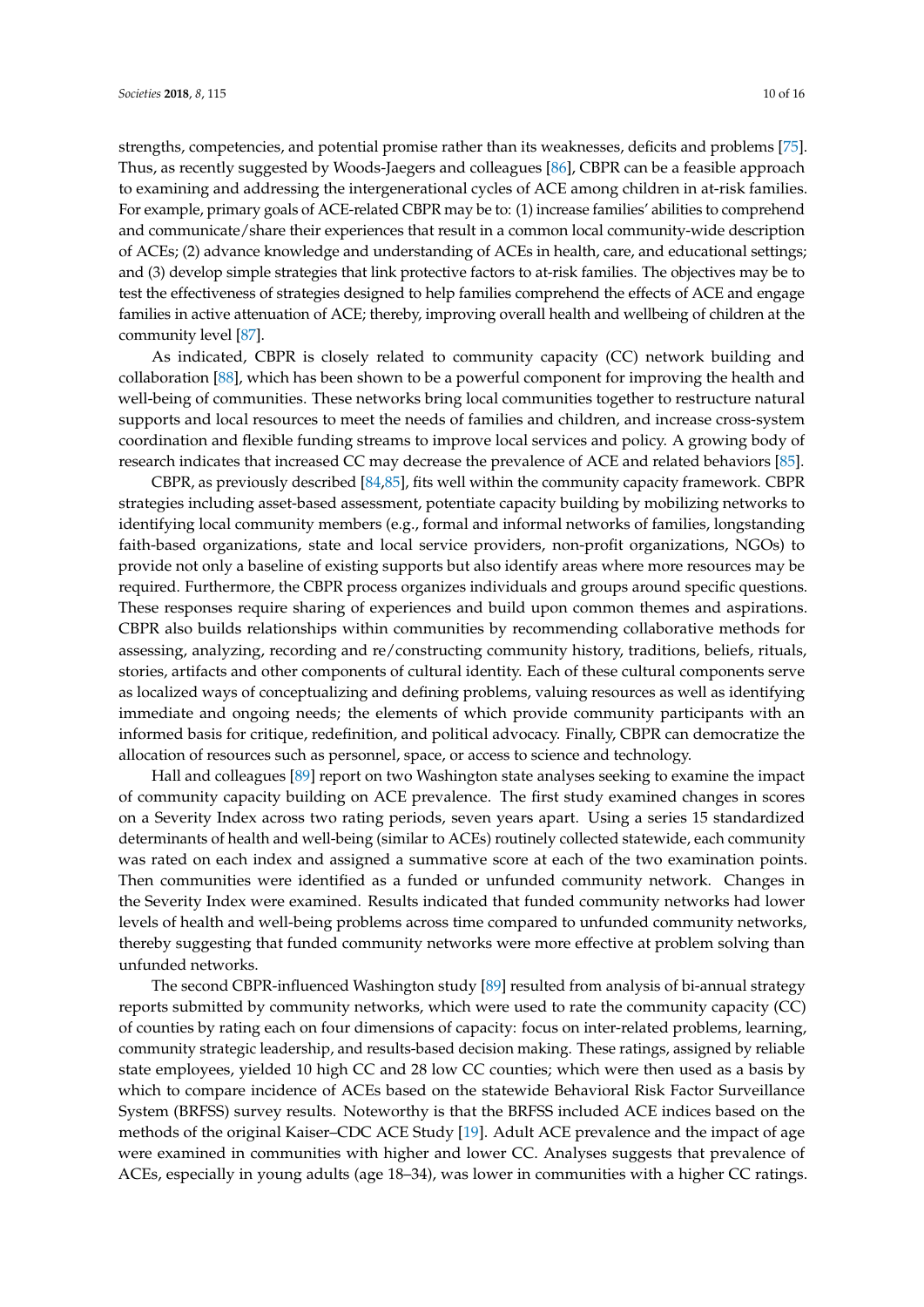Additionally, the prevalence of higher (three or more) ACE scores was lower among young adults in these high capacity communities as compared with low capacity communities. Thus, not only does higher CC appear to reduce overall ACE prevalence for young adults overall, CC level appears to specifically reduce the number of young adults with multiple ACEs [\[89\]](#page-15-7).

More specific examples of ACE focused CBPR include a study designed to inform a community about child abuse. Cardazone, Sy, Chik, and Corlew [\[88\]](#page-15-6) used a Geographic Information System (GIS) to map resources devoted to child abuse and neglect prevention and compared the resources to areas in Hawaii where there were higher levels of reports of child maltreatment. Their research demonstrated that lower levels of communication between and among public resources correlated with higher levels of abuse. A second study focusing on health disparities in under-represented communities [\[89\]](#page-15-7) examined the relationship between patient centered outcomes research (PCOR) and CBPR, finding that CBPR is an excellent tool for achieving PCOR goals of improving the health of all people by providing them with evidence-based information so they can make informed healthcare decisions.

#### **8. Summary and Implications**

As we have noted, the idea that cumulative psychosocial and environmental adversity is bad for child health and development is not new. Nevertheless, compelling research is demonstrating the powerful impact of adverse childhood experiences on adult and population health. Adverse experiences may generate within the family/caregiving environment, as demonstrated by ACE studies, yet these experiences also occur within the community and environmental contexts. In addition, adversity may result directly from environmental, social, and economic conditions such as poverty, poor nutrition, and community violence (the social determinants of health). While family and community risk factors can have additive effects, these risks can be ameliorated through safe, nurturing caregiving relationships and/or supportive community environments. Global efforts such as the SDG's recognize the impact of social determinants of health [\[3\]](#page-11-2), and new initiatives such as "nurturing care" [\[68\]](#page-14-6) incorporate research findings to develop innovative approaches to counter the effects of adversity and improve global health through protecting and enhancing early childhood development.

Community-based participatory research strategies hold promise for building the capacity of communities to address salient social and environmental risk factors. CBPR's emphases on strengths building, problem-solving, and developing self-efficacy are similar to approaches espoused by, for example, maternal, infant, and early childhood prevention programs for at-risk families [\[90\]](#page-15-8). Interestingly, these often hard-to-reach families are most likely to engage and remain in these services when these services are aligned with the parent/family perceptions of needs, goals, and motives, and services are provided by skilled, compassionate, and trustworthy home visitors [\[91\]](#page-15-9). Family engagement is crucial to attaining the desired health and social outcomes of home visiting programs Similarly, CBPR's effectiveness is grounded in engagement of community participants and researchers to identify and prioritize, together, the problems to be solved and solutions that will work. In both examples, establishment of positive relationships are fundamental to achieving desired outcomes.

Interdisciplinary approaches for prevention, intervention and research are needed to better identify needs of individuals and those within communities, including systematic identification of ACEs and environmental risks to stimulate interventions [\[89\]](#page-15-7). However, whether one works with parents to support positive relationships with their children, with communities to prevent or address adversity, trauma and stress, or participates in transdisciplinary/cross-sector research of world health goals, each of us must recognize and understand the essential impact of relationships on health and wellness outcomes of children at the biological, interpersonal, and social levels.

**Author Contributions:** All authors contributed to the conceptualization and draft preparation, review, and editing of this manuscript.

**Funding:** This research received no external funding.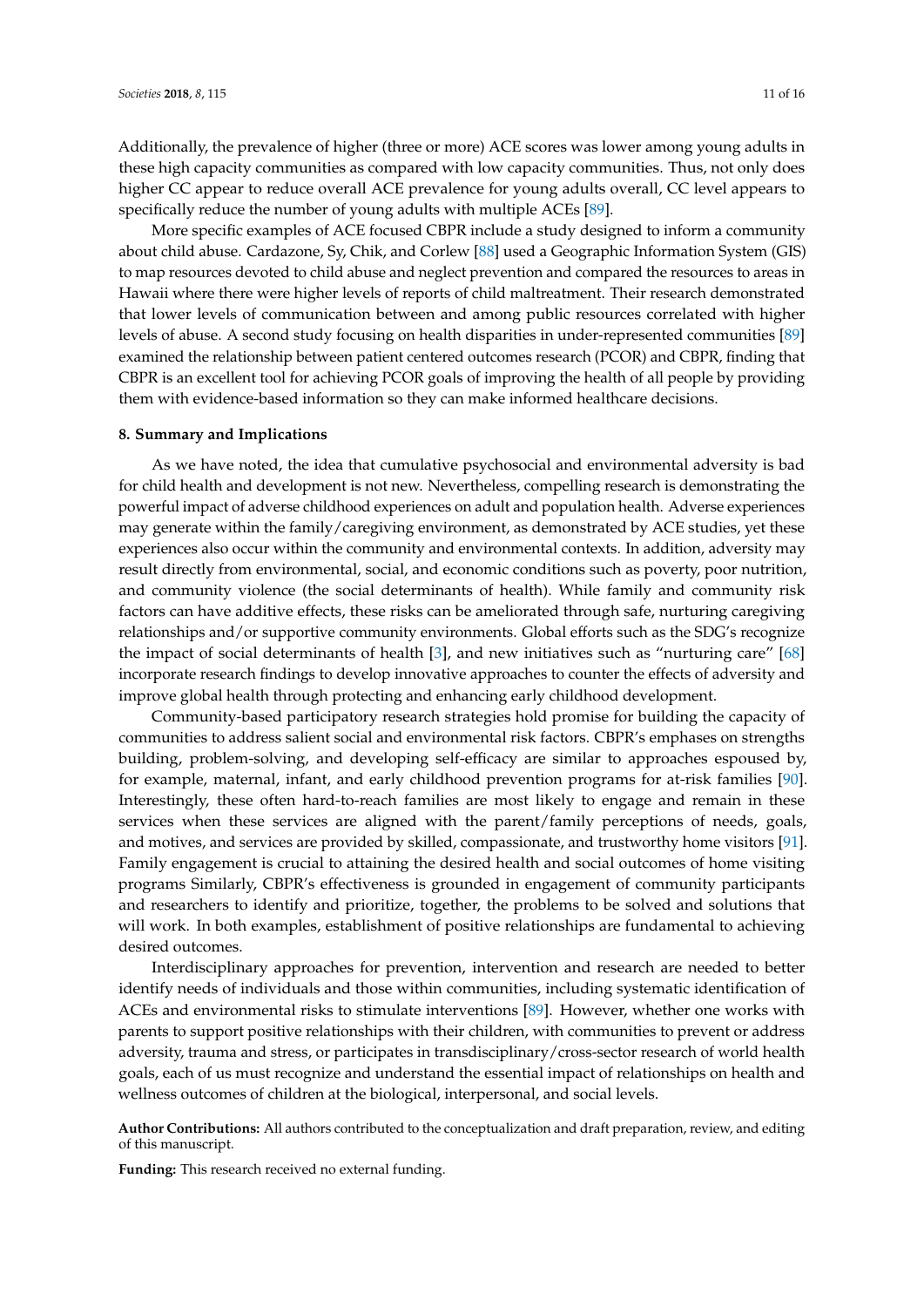**Acknowledgments:** The authors extend gratitude to Emmanuel Kuada for technical assistance with manuscript preparation.

**Conflicts of Interest:** The authors declare no conflict of interest.

#### **References**

- <span id="page-11-0"></span>1. World Health Organization (WHO). *Health in 2015: From the MDG's, Millennium Developmental Goals to SDGs, Sustainable Developmental Goals*; WHO: Geneva, Switzerland, 2015. Available online: [http://apps.who.int/](http://apps.who.int/iris/bitstream/handle/10665/200009/9789241?sequence-1) [iris/bitstream/handle/10665/200009/9789241?sequence-1](http://apps.who.int/iris/bitstream/handle/10665/200009/9789241?sequence-1) (accessed on 19 July 2018).
- <span id="page-11-1"></span>2. World Health Organization (WHO). Commission on Social Determinants of Health. 2008. Available online: [http://apps.who.int/iris/bitstream/handle/10665/43943/9789241563703\\_eng.pdf;jsessionid=](http://apps.who.int/iris/bitstream/handle/10665/43943/9789241563703_eng.pdf;jsessionid=C7C01BD2CF8CF0CEB5CC301EDA7D1287?sequence=1) [C7C01BD2CF8CF0CEB5CC301EDA7D1287?sequence=1](http://apps.who.int/iris/bitstream/handle/10665/43943/9789241563703_eng.pdf;jsessionid=C7C01BD2CF8CF0CEB5CC301EDA7D1287?sequence=1) (accessed on 18 July 2018).
- <span id="page-11-2"></span>3. United Nations (UN). *Transforming Our World: The 2030 Agenda for Sustainable Development*; UN: New York, NY, USA, 2015. Available online: [https://sustainabledevelopment.un.org/post2015/transformingourworld/](https://sustainabledevelopment.un.org/post2015/transformingourworld/publication) [publication](https://sustainabledevelopment.un.org/post2015/transformingourworld/publication) (accessed on 18 July 2018).
- <span id="page-11-3"></span>4. World Health Organization (WHO). World Conference on the Social Determinants of Health. 2011. Available online: [http://www.who.int/sdhconference/declaration/Rio\\_political\\_declaration.pdf](http://www.who.int/sdhconference/declaration/Rio_political_declaration.pdf) (accessed on 17 July 2018).
- <span id="page-11-4"></span>5. United Nations (UN). *Toward a World Free from Violence: Global Survey on Violence against Children*; United Nations: New York, NY, USA, 2016. [\[CrossRef\]](http://dx.doi.org/10.18356/2442f8ad-en)
- <span id="page-11-5"></span>6. Amnesty International UK. Violence against Women. Available online: [https://www.amnesty.org.uk/](https://www.amnesty.org.uk/violence-against-women) [violence-against-women](https://www.amnesty.org.uk/violence-against-women) (accessed on 19 August 2018).
- <span id="page-11-6"></span>7. United Nations (UN). Declaration on the Elimination of Violence against Women 48/104. 1993. Available online: <http://www.un-documents.net/a48r104.html> (accessed on 19 August 2018).
- <span id="page-11-7"></span>8. MacKinnon, C.A. Rape, genocide, and women's human rights. In *Genocide and Human Rights*; Latimer, M., Ed.; Routledge: London, UK, 2017; pp. 133–144, ISBN 9781351157551.
- <span id="page-11-8"></span>9. United Nations (UN). Women's Rights are Human Rights. 2014. Available online: [https://www.ohchr.org/](https://www.ohchr.org/Documents/Publications/HR-PUB-14-2.pdf) [Documents/Publications/HR-PUB-14-2.pdf](https://www.ohchr.org/Documents/Publications/HR-PUB-14-2.pdf) (accessed on 19 August 2018).
- <span id="page-11-9"></span>10. Chetail, V. The human rights of migrants in general international law: From minimum standards to fundamental rights. In *Migrants and Rights*; Routledge: London, UK, 2017; pp. 3–34.
- <span id="page-11-10"></span>11. Bustamante, L.H.U.; Cerqueira, R.O.; Leclerc, E.; Brietzke, E. Stress, trauma, and posttraumatic stress disorder in migrants: A comprehensive review. *Braz. J. Psychiatry* **2018**, *40*, 220–225. [\[CrossRef\]](http://dx.doi.org/10.1590/1516-4446-2017-2290) [\[PubMed\]](http://www.ncbi.nlm.nih.gov/pubmed/29069252)
- <span id="page-11-11"></span>12. FAO; IFAD; UNICEF; WFP; WHO. *The State of Food Security and Nutrition in the World 2017: Building Resilience for Peace and Food Security*; FAO: Rome, Italy, 2017.
- <span id="page-11-12"></span>13. Bread for the World. *2016 Hunger Report: The Nourishing Effect: Ending Hunger, Improving Health, Reducing Inequality*. Bread for the World Institute. Available online: [http://hungerreport.org/2016/wp-content/](http://hungerreport.org/2016/wp-content/uploads/2015/11/HR2016-Full-Report-Web.pdf) [uploads/2015/11/HR2016-Full-Report-Web.pdf](http://hungerreport.org/2016/wp-content/uploads/2015/11/HR2016-Full-Report-Web.pdf) (accessed on 14 July 2018).
- <span id="page-11-13"></span>14. UNICEF; World Health Organization; The World Bank. Levels and Trends in Child Malnutrition. UNICEF/WHO/World Bank Group Joint Child Malnutrition Estimates Key Findings of the 2018 Edition. Available online: <http://data.unicef.org/wp-content/uploads/2018/05/JME-2018-brochure-.pdf> (accessed on 24 August 2018).
- <span id="page-11-14"></span>15. Black, R.E.; Victora, C.G.; Walker, S.P.; Bhutta, Z.A.; Christian, P.; De Onis, M.; Ezzati, M.; Grantham-McGregor, S.; Katz, J.; Martorell, R.; et al. Maternal and child undernutrition and overweight in low income and middle-income countries. *Lancet* **2013**, *382*, 427–451. [\[CrossRef\]](http://dx.doi.org/10.1016/S0140-6736(13)60937-X)
- <span id="page-11-15"></span>16. Bryce, J.; Boschi-Pinto, C.; Shibuya, K.; Black, R.E. WHO estimates the causes of death in children. *Lancet* **2005**, *365*, 1147–1152. [\[CrossRef\]](http://dx.doi.org/10.1016/S0140-6736(05)71877-8)
- <span id="page-11-16"></span>17. Food Research and Action Center. Food Insecurity among Immigrants, Refugees, and Asylees. Children's Health Watch, 2016. Available online: [http://org2.salsalabs.com/o/5118/p/salsa/web/common/public/](http://org2.salsalabs.com/o/5118/p/salsa/web/common/public/content?content_item_KEY=13089) [content?content\\_item\\_KEY=13089](http://org2.salsalabs.com/o/5118/p/salsa/web/common/public/content?content_item_KEY=13089) (accessed on 14 July 2018).
- <span id="page-11-17"></span>18. Hendrix, C.; Brinkman, H.-J. *Food Insecurity and Conflict Dynamics: Causal Linkages and Complex Feedbacks*; Presented at Food Insecurity in Protracted Crises-High Level Expert Forum; Ubiquity Press: Rome, Italy, 2012. Available online: [http://www.fao.org/fileadmin/templates/cfs\\_high\\_level\\_forum/documents/FI-](http://www.fao.org/fileadmin/templates/cfs_high_level_forum/documents/FI-ConflictDynamics-Hendrix_Cullen.pdf)[ConflictDynamics-Hendrix\\_Cullen.pdf](http://www.fao.org/fileadmin/templates/cfs_high_level_forum/documents/FI-ConflictDynamics-Hendrix_Cullen.pdf) (accessed on 10 August 2018).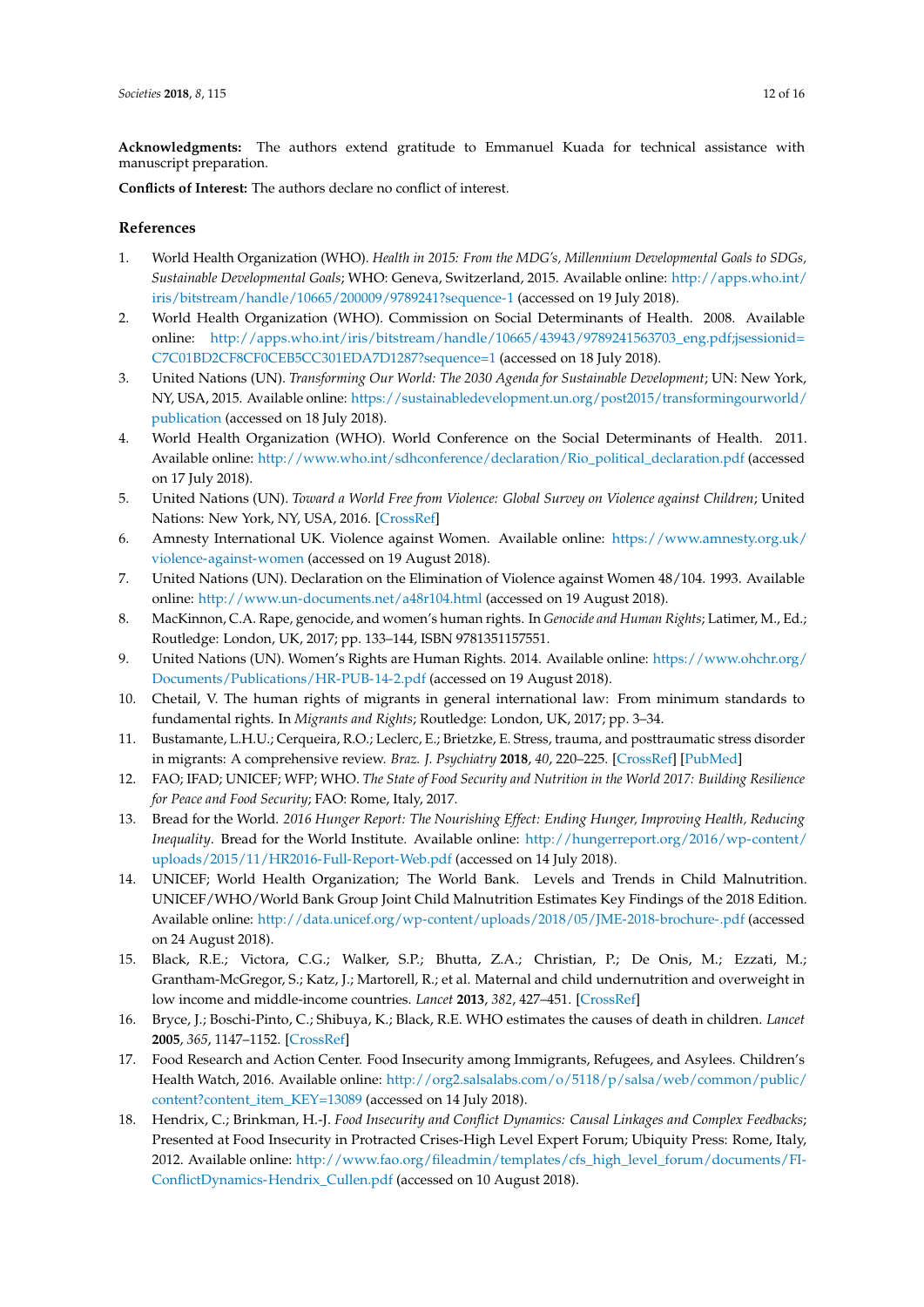- <span id="page-12-0"></span>19. Felitti, V.J.; Anda, R.F.; Nordenberg, D.; Williamson, D.F.; Spitz, A.M.; Edwards, V.; Marks, J.S. Relationship of childhood abuse and household dysfunction to many of the leading causes of death in adults. The Adverse Childhood Experiences (ACE) Study. *Am. J. Prev Med.* **1998**, *14*, 45–258. [\[CrossRef\]](http://dx.doi.org/10.1016/S0749-3797(98)00017-8)
- <span id="page-12-1"></span>20. Sameroff, A.J.; Seifer, R.; McDonough, S.C. Contextual contributors to the assessment of infant mental health. In *Handbook of Infant, Toddler, and Preschool Mental Health*; Del Carmen-Wiggins, R., Carter, A., Eds.; Oxford University Press: New York, NY, USA, 2004; pp. 154–196, ISBN 0-19-514438-4.
- <span id="page-12-2"></span>21. Sanson, A.; Oberklaid, F.; Pedlow, R.; Prior, M. Risk indicators: Assessment of infancy predictors of pre-school behavioural maladjustment. *J. Child Psychol. Psychiatry* **1991**, *32*, 609–626. [\[CrossRef\]](http://dx.doi.org/10.1111/j.1469-7610.1991.tb00338.x) [\[PubMed\]](http://www.ncbi.nlm.nih.gov/pubmed/1864892)
- <span id="page-12-3"></span>22. ACE Interface. ACE Interface Master Trainer Program. Available online: <www.aceinterface.com> (accessed on 30 July 2018).
- <span id="page-12-4"></span>23. Bellis, M.A.; Hughes, K.; Leckenby, N.; Jones, L.; Baban, A.; Kachaeva, M.; Povilaitis, R.; Pudule, I.; Qirjako, G.; Ulukol, B.; et al. Adverse childhood experiences and associations with health harming behaviors in young adults: Surveys in eight eastern European countries. *Bull. World Health Organ.* **2014**, *92*, 641–655. [\[CrossRef\]](http://dx.doi.org/10.2471/BLT.13.129247) [\[PubMed\]](http://www.ncbi.nlm.nih.gov/pubmed/25378755)
- <span id="page-12-5"></span>24. Hughes, K.; Bellis, M.A.; Hardcastle, K.A.; Sethi, D.; Butchart, A.; Mikton, C.; Jones, L.; Dunne, M.P. The effect of multiple adverse childhood experiences on health: A systematic review and meta-analysis. *Lancet Public Health* **2017**, *2*, e356–e366. [\[CrossRef\]](http://dx.doi.org/10.1016/S2468-2667(17)30118-4)
- <span id="page-12-6"></span>25. Blodgett, C.; Lanigan, J.D. The association between adverse childhood experience (ACE) and school success in elementary school children. *School Psychol. Q.* **2018**, *33*, 137–146. [\[CrossRef\]](http://dx.doi.org/10.1037/spq0000256) [\[PubMed\]](http://www.ncbi.nlm.nih.gov/pubmed/29629790)
- <span id="page-12-7"></span>26. Jimenez, M.D.; Wade, R.; Lin, Y.; Morrow, L.M.; Reichman, N.E. Adverse experiences in early childhood and kindergarten outcomes. *Pediatrics* **2016**, *137*, peds-2015. [\[CrossRef\]](http://dx.doi.org/10.1542/peds.2015-1839) [\[PubMed\]](http://www.ncbi.nlm.nih.gov/pubmed/26768347)
- <span id="page-12-8"></span>27. Kerker, B.D.; Zhang, J.; Nadeem, E.; Stein, R.E.; Hurlburt, M.S.; Heneghan, A.; Landsverk, J.; McCue Horwitz, S.K. Adverse childhood experiences and mental health, chronic medical conditions, and development in young children. *Acad. Pediatric* **2015**, *15*, 510–517. [\[CrossRef\]](http://dx.doi.org/10.1016/j.acap.2015.05.005) [\[PubMed\]](http://www.ncbi.nlm.nih.gov/pubmed/26183001)
- <span id="page-12-9"></span>28. Harold, G.T.; Sellers, R. Annual research review: Interparental conflict and youth psychopathology: An evidence review and practice update. *J. Child Psychol. Psychiatry* **2018**, *59*, 374–402. [\[CrossRef\]](http://dx.doi.org/10.1111/jcpp.12893) [\[PubMed\]](http://www.ncbi.nlm.nih.gov/pubmed/29574737)
- <span id="page-12-10"></span>29. National Research Council and Institute of Medicine. *Depression in Parents, Parenting and Children: Opportunities to Improve Identification, Treatment, and Prevention*; Committee on Depression, Parenting Practices, and the Healthy Development of Children; Board of Children, Youth, and Families; Division of Behavioral and Social Sciences and Education; The National Academies Press: Washington, DC, USA, 2009.
- <span id="page-12-11"></span>30. Shonkoff, J.P.; Garner, A.S.; American Academy of Pediatrics Committee on Psychosocial Aspects of Child and Family Health; Committee on Early Childhood, Adoption, and Dependent Care; Section on Developmental and Behavioral Pediatrics. The lifelong effects of early childhood adversity and toxic stress. *Pediatrics* **2012**, *129*, e232–e246. [\[PubMed\]](http://www.ncbi.nlm.nih.gov/pubmed/22201156)
- <span id="page-12-12"></span>31. Racine, N.; Plamodon, A.; Madigan, S.; McDonald, S.; Tough, S. Maternal adverse childhood experiences and infant development. *Pediatrics* **2018**, *141*, e20172495. [\[CrossRef\]](http://dx.doi.org/10.1542/peds.2017-2495) [\[PubMed\]](http://www.ncbi.nlm.nih.gov/pubmed/29559588)
- <span id="page-12-13"></span>32. National Scientific Council on the Developing Child. Early Experiences Can Alter Gene Expression and Affect Long-Term Development: Working Paper No. 10. 2010. Available online: <www.developingchild.harvard.edu> (accessed on 2 August 2018).
- <span id="page-12-14"></span>33. Rifkin-Graboi, A.; Borelli, J.L.; Enlon, M.B. Neurobiology of stress in infancy. In *Handbook of Infant Mental Health*, 3rd ed.; Zeanah, C.H., Ed.; Guilford Press: New York, NY, USA, 2009; pp. 59–79, ISBN 9781462506460.
- <span id="page-12-15"></span>34. Sheridan, M.; Nelson, C.A. Neurobiology of fetal and infant development. In *Handbook of Infant Mental Health*, 3rd ed.; Zeanah, C.H., Ed.; Guilford Press: New York, NY, USA, 2009; pp. 40–58, ISBN 9781462506460.
- <span id="page-12-16"></span>35. National Center on the Developing Child. Five Numbers to Remember About Early Childhood Development (Brief). 2009/2017. Available online: <www.developingchild.harvard.edu> (accessed on 10 August 2018).
- <span id="page-12-17"></span>36. National Scientific Council on the Developing Child. Excessive Stress Disrupts the Architecture of the Developing Brain: Working Paper No. 3. 2005/2014. Available online: <www.developingchild.harvard.edu> (accessed on 10 August 2018).
- <span id="page-12-18"></span>37. Dickerson, S.S.; Kemeny, M.E. Acute stressors and cortisol responses: A theoretical integration and synthesis of laboratory research. *Psychol. Bull.* **2004**, *130*, 355–391. [\[CrossRef\]](http://dx.doi.org/10.1037/0033-2909.130.3.355) [\[PubMed\]](http://www.ncbi.nlm.nih.gov/pubmed/15122924)
- <span id="page-12-19"></span>38. Koss, K.J.; Gunnar, M.R. Annual Research Review: Early adversity, the hypothalamic-pituitary-adrenocortical axis, and child psychopathology. *J. Child Psychol. Psychiatry* **2017**, *59*, 327–346. [\[CrossRef\]](http://dx.doi.org/10.1111/jcpp.12784) [\[PubMed\]](http://www.ncbi.nlm.nih.gov/pubmed/28714126)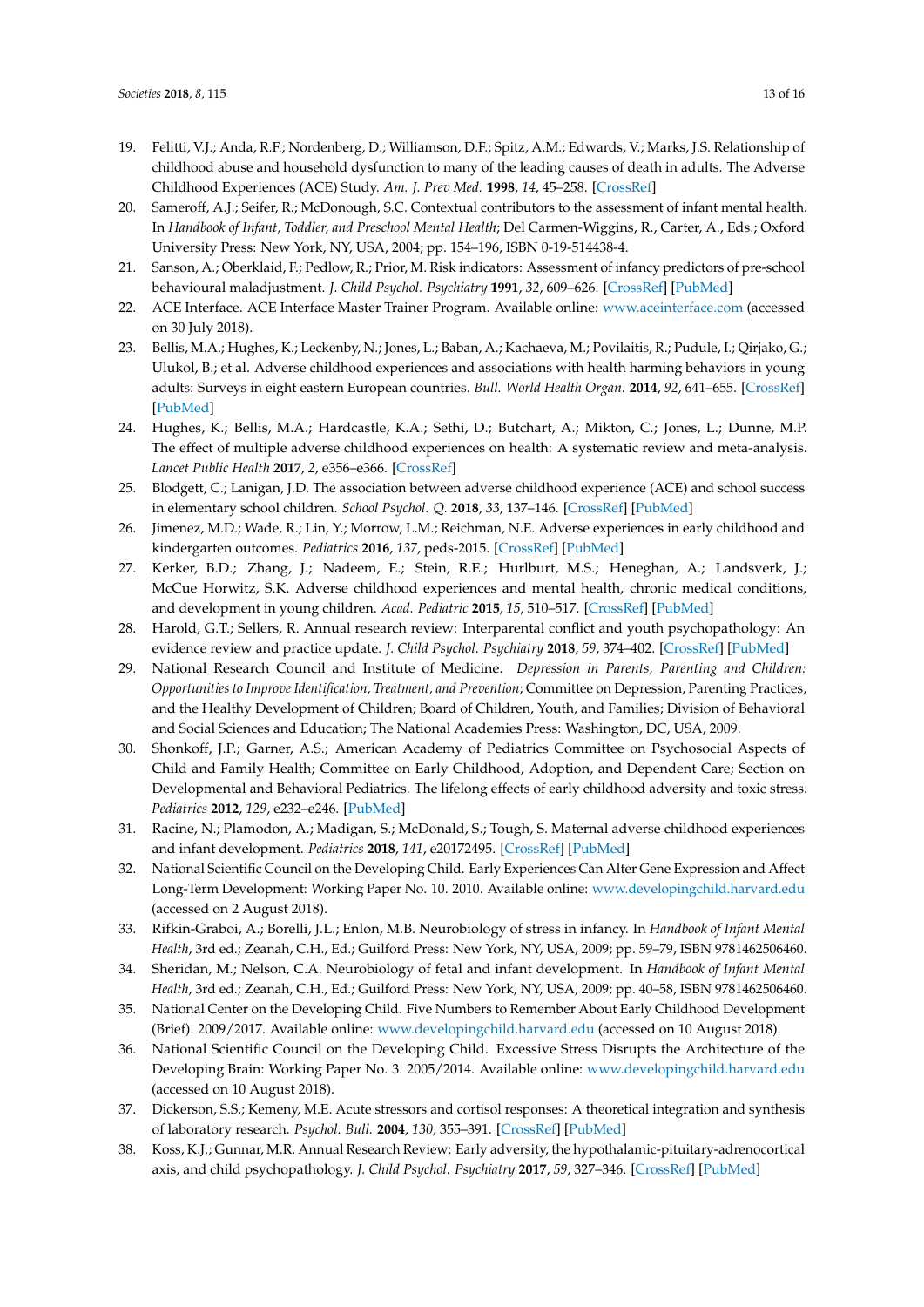- <span id="page-13-0"></span>39. Fink, G. Stress: Concepts, definitions, and history. In *Reference Module in Neuroscience and Biobehavioral Psychology*; Elsevier: New York, NY, USA, 2017; ISBN 978-0-12-809324-5. [\[CrossRef\]](http://dx.doi.org/10.1016/B978-0-12-809324-5.02208-2)
- <span id="page-13-1"></span>40. Smith, S.M.; Vale, W.W. The role of the hypothalamic-pituitary-adrenal axis in neuroendocrine responses to stress. *Dialogues Clin. Neurosci.* **2006**, *8*, 383–395. [\[PubMed\]](http://www.ncbi.nlm.nih.gov/pubmed/17290797)
- <span id="page-13-2"></span>41. Bush, N.R.; Jones-Mason, K.; Coccia, M.; Caron, Z.; Alkon, A.; Thomas, M.; Coleman-Phox, K.; Wadhwa, P.D.; Laraia, B.A.; Adler, N.E.; et al. Effects of pre- and postnatal maternal stress on infant temperament and autonomic nervous system reactivity and regulation in a diverse, low-income population. *Dev. Psychopathol.* **2017**, *5*, 1553–1571. [\[CrossRef\]](http://dx.doi.org/10.1017/S0954579417001237) [\[PubMed\]](http://www.ncbi.nlm.nih.gov/pubmed/29162167)
- <span id="page-13-3"></span>42. Zijlmans, M.; Riksen-Walraven, J.; Weerth, C. Associations between maternal prenatal cortisol concentrations and child outcomes: A systematic review. *Neurosci. Biobehav. Rev.* **2015**, *53*, 1–24. [\[CrossRef\]](http://dx.doi.org/10.1016/j.neubiorev.2015.02.015) [\[PubMed\]](http://www.ncbi.nlm.nih.gov/pubmed/25795521)
- <span id="page-13-4"></span>43. Luby, J.L.; Barch, D.; Whalen, D.; Belden, A. Association between early life adversity and risk for poor emotional and physical health in adolescence: A putative mechanistic neurodevelopmental pathway. *JAMA Pediatric.* **2017**, *171*, 1168–1175. [\[CrossRef\]](http://dx.doi.org/10.1001/jamapediatrics.2017.3009) [\[PubMed\]](http://www.ncbi.nlm.nih.gov/pubmed/29084329)
- <span id="page-13-5"></span>44. Danese, A.; Moffitt, T.E.; Harrington, H.; Milne, B.J.; Polanczyk, G.; Pariante, C.M.; Poulton, R.; Caspi, A. Adverse childhood experiences and adult risk factors for age-related disease: Depression, inflammation, and clustering of metabolic risk markers. *Arch. Pediatric. Adolesc. Med.* **2009**, *163*, 135–143. [\[CrossRef\]](http://dx.doi.org/10.1001/archpediatrics.2009.214) [\[PubMed\]](http://www.ncbi.nlm.nih.gov/pubmed/19996051)
- <span id="page-13-6"></span>45. Barker, E.; Walton, E.; Cecil, C. Annual Research Review: DNA methylation as a mediator in the association between risk exposure and child and adolescent psychopathology. *J. Child Psychol. Psychiatry* **2018**, 303–322. [\[CrossRef\]](http://dx.doi.org/10.1111/jcpp.12782) [\[PubMed\]](http://www.ncbi.nlm.nih.gov/pubmed/28736860)
- <span id="page-13-7"></span>46. Champagne, F.A. Epigenetic influence of social experiences across the lifespan. *Dev. Psychobiol.* **2010**, *52*, 299–311. [\[CrossRef\]](http://dx.doi.org/10.1002/dev.20436) [\[PubMed\]](http://www.ncbi.nlm.nih.gov/pubmed/20175106)
- <span id="page-13-8"></span>47. Starkweather, A.; Alhaeeri, A.; Montpetit, A.; Brumelle, J.; Filler, K.; Montpetit, M.; Mohanraj, L.; Lyon, D.; Jackson-Cook, C. An integrative review of factors associated with telomere length and implications for biobehavioral research. *Nurs. Res.* **2014**, *73*, 36–50. [\[CrossRef\]](http://dx.doi.org/10.1097/NNR.0000000000000009) [\[PubMed\]](http://www.ncbi.nlm.nih.gov/pubmed/24335912)
- <span id="page-13-9"></span>48. Price, L.; Kao, H.; Burgers, D.; Carpenter, L.; Tyrka, A. Telomeres and early-life stress: An overview. *Biol. Psychiatry* **2013**, *73*, 15–23. [\[CrossRef\]](http://dx.doi.org/10.1016/j.biopsych.2012.06.025) [\[PubMed\]](http://www.ncbi.nlm.nih.gov/pubmed/22831981)
- <span id="page-13-10"></span>49. Coimbra, G.; Carvalho, C.; Moretti, P.; Mello, M.; Belangero, S. Stress-related telomere length in children: A systematic review. *J. Psychiatr. Res.* **2017**, *92*, 47–54. [\[CrossRef\]](http://dx.doi.org/10.1016/j.jpsychires.2017.03.023) [\[PubMed\]](http://www.ncbi.nlm.nih.gov/pubmed/28407508)
- <span id="page-13-11"></span>50. Herman, H.; Steward, D.E.; Dias-Granados, N.; Berger, E.L.; Jackson, B.; Yuen, T. What is resilience? *Can. J. Psychiatry* **2011**, *56*, 258–265. [\[CrossRef\]](http://dx.doi.org/10.1177/070674371105600504) [\[PubMed\]](http://www.ncbi.nlm.nih.gov/pubmed/21586191)
- 51. Wu, G.; Feder, A.; Cohen, H.; Kim, J.J.; Calderon, S.; Charney, D.S.; Mathe, A.A. Understanding resilience. *Front. Behav. Neurosci.* **2013**. [\[CrossRef\]](http://dx.doi.org/10.3389/fnbeh.2013.00010) [\[PubMed\]](http://www.ncbi.nlm.nih.gov/pubmed/23422934)
- <span id="page-13-12"></span>52. Matsen, A.; Monn, A. Child and family resilience: A call for integrated science, practice, and professional training. *Fam. Relat.* **2015**, *64*, 5–21. [\[CrossRef\]](http://dx.doi.org/10.1111/fare.12103)
- <span id="page-13-13"></span>53. National Child Trauma CTSN Core Curriculum on Childhood Trauma Task Force. *The 12 Core Concepts: Concepts for Understanding Traumatic Stress Responses in Children and Families*; Core Curriculum on Childhood Trauma; UCLA-Duke University National Center for Child Traumatic Stress: Los Angeles, CA, USA; Durham, NC, USA, 2012.
- <span id="page-13-14"></span>54. Matsen, A. Global perspectives on resilience in children and youth. *Child Dev.* **2014**, *85*, 6–20. [\[CrossRef\]](http://dx.doi.org/10.1111/cdev.12205)
- <span id="page-13-15"></span>55. Zeanah, C.H.; Zeanah, P.D. The science of infant mental health. In *Handbook of Infant Mental Health*, 4th ed.; Zeanah, C.H., Ed.; Guilford Press: New York, NY, USA, 2018.
- <span id="page-13-16"></span>56. Zeanah, C.H.; Boris, N.W.; Scheeringa, M.S. Psychopathology in infancy. *J. Child Psychol. Psychiatry* **1997**, *38*, 81–99. [\[CrossRef\]](http://dx.doi.org/10.1111/j.1469-7610.1997.tb01506.x) [\[PubMed\]](http://www.ncbi.nlm.nih.gov/pubmed/9232459)
- <span id="page-13-17"></span>57. Alpern, L.; Lyons-Ruth, K. Preschool children at social risk: Chronicity and timing of maternal depressive symptoms and child behavior problems at school and at home. *Dev. Psychopathol.* **1993**, *5*, 371–387. [\[CrossRef\]](http://dx.doi.org/10.1017/S0954579400004478)
- <span id="page-13-18"></span>58. Goodman, S.; Brand, S. Depression and early adverse experiences. In *Handbook of Depression*, 2nd ed.; Gotlib, I.H., Hammen, C.L., Eds.; Guilford Press: New York, NY, USA, 2009; pp. 249–274, ISBN-13 978-1609181505.
- <span id="page-13-19"></span>59. Gunnar, M.; Quevedo, K. The neurobiology of stress and development. *Ann. Rev. Psychol.* **2007**, *58*, 145–173. [\[CrossRef\]](http://dx.doi.org/10.1146/annurev.psych.58.110405.085605) [\[PubMed\]](http://www.ncbi.nlm.nih.gov/pubmed/16903808)
- <span id="page-13-20"></span>60. Parlari, M.; Frewens, P.; Nazarov, A.; Oremus, C.; MacQueen, G.; Lanius, L.; McKinnon, M. Alterations in empathic responding among women with posttraumatic stress disorder associated with childhood trauma. *Brain Behav.* **2014**, *4*, 381–389. [\[CrossRef\]](http://dx.doi.org/10.1002/brb3.215) [\[PubMed\]](http://www.ncbi.nlm.nih.gov/pubmed/24944867)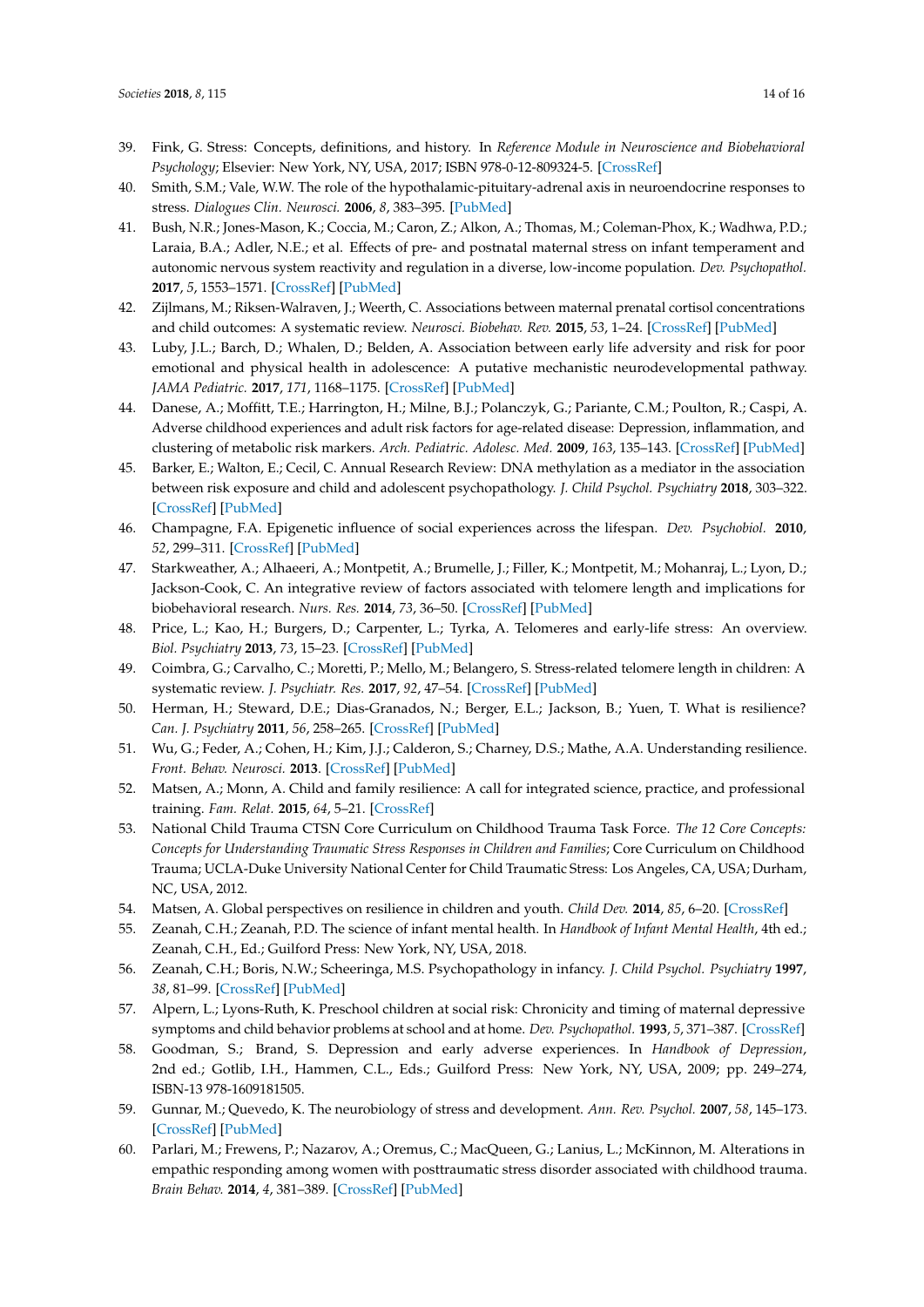- <span id="page-14-0"></span>61. Pollak, S.D.; Nelson, C.A.; Schlaak, M.F.; Roeber, B.J.; Wewerka, S.S.; Wiik, K.L.; Frenn, K.A.; Loman, M.M.; Gunnar, M.R. Neurodevelopmental effects of early deprivation in post-institutionalized children. *Child Dev.* **2010**, *81*, 224–236. [\[CrossRef\]](http://dx.doi.org/10.1111/j.1467-8624.2009.01391.x) [\[PubMed\]](http://www.ncbi.nlm.nih.gov/pubmed/20331664)
- <span id="page-14-1"></span>62. Zeanah, C.H.; Humphreys, K.L.; Fox, N.A.; Nelson, C.A. Alternatives for abandoned children: Lessons from the Bucharest Early Intervention Project. *Curr. Opin. Psychol.* **2017**, *15*, 182–188. [\[CrossRef\]](http://dx.doi.org/10.1016/j.copsyc.2017.02.024) [\[PubMed\]](http://www.ncbi.nlm.nih.gov/pubmed/28813259)
- <span id="page-14-2"></span>63. Vanderwert, R.; Fox, N.A.; Nelson, C.A.; Zeanah, C.H. Normalization of EEG activity among previously institutionalized children placed into foster care: A 12-year follow-up of the Bucharest Early Intervention Project. *Dev. Cognit. Neurosci.* **2016**, *17*, 68–75. [\[CrossRef\]](http://dx.doi.org/10.1016/j.dcn.2015.12.004) [\[PubMed\]](http://www.ncbi.nlm.nih.gov/pubmed/26724564)
- <span id="page-14-3"></span>64. Centers for Disease Control and Prevention. Essentials for Childhood: Steps to Create Safe, Stable, and Nurturing Relationships and Environments for All Children. Available online: [http://www.cdc.](http://www.cdc.gov/ViolencePrevention/childmaltreatment/essentials/index.html) [gov/ViolencePrevention/childmaltreatment/essentials/index.html](http://www.cdc.gov/ViolencePrevention/childmaltreatment/essentials/index.html) (accessed on 15 July 2018).
- <span id="page-14-8"></span>65. Ellis, W.R.; Dietz, W.S. A new framework for addressing Adverse Childhood Experience: The Building Community Resilience model. *Acad. Pediatr.* **2017**, *17*, S86–S93. [\[CrossRef\]](http://dx.doi.org/10.1016/j.acap.2016.12.011) [\[PubMed\]](http://www.ncbi.nlm.nih.gov/pubmed/28865665)
- 66. Traub, F.; Boynton-Jarrett, R. Modifiable resilience factors to childhood adversity for clinical pediatric practice. *Pediatrics* **2017**, *139*, e20162569. [\[CrossRef\]](http://dx.doi.org/10.1542/peds.2016-2569) [\[PubMed\]](http://www.ncbi.nlm.nih.gov/pubmed/28557726)
- <span id="page-14-4"></span>67. Center for the Study of Social Policy. *Core Meanings of the Strengthening Families Protective Factors*; Center of the Study for Social Policy: Washington, DC, USA, 2015. Available online: [https://cssp.org/resource/core](https://cssp.org/resource/core-meanings-of-the-strengthening-families-protective-factors/)[meanings-of-the-strengthening-families-protective-factors/](https://cssp.org/resource/core-meanings-of-the-strengthening-families-protective-factors/) (accessed on 18 July 2018).
- <span id="page-14-6"></span>68. Lancet. Series Advancing Early Child Development: From Science to Scale. 2016. Available online: <Thelancet.com/series/ecd/2016> (accessed on 4 August 2018).
- <span id="page-14-5"></span>69. Verbitsky-Savitz, N.; Hargreaves, M.; Penoyer, S.; Morales, N.; Coffee-Borden, B.; Whitesell, E. *Preventing and Mitigating the Effects of ACEs by Building Community Capacity and Resilience: APPI Cross-Site Evaluation Findings*; Mathematica Policy Research: Washington, DC, USA, 2016. Available online: <http://www.appi-wa.org/> (accessed on 28 July 2018).
- <span id="page-14-7"></span>70. Richter, L.M. Supporting parents to provide nurturing care to young children. *Zero To Three* **2018**, *38*, 10–16.
- <span id="page-14-9"></span>71. World Health Organization (WHO). *Building Resilience: A Key Pillar of Health 2020 and Sustainable Development Goals-Examples from the WHO Small Countries Initiative*; Regional Office of the World Health Organization: Copenhagen, Denmark, 2017. Available online: [http://www.euro.who.int/en/publications/abstracts/](http://www.euro.who.int/en/publications/abstracts/building-resilience-a-key-pillar-of-health-2020-and-the-sustainable-development-goals-examples-from-the-who-small-countries-initiative-2017) [building-resilience-a-key-pillar-of-health-2020-and-the-sustainable-development-goals-examples-from](http://www.euro.who.int/en/publications/abstracts/building-resilience-a-key-pillar-of-health-2020-and-the-sustainable-development-goals-examples-from-the-who-small-countries-initiative-2017)[the-who-small-countries-initiative-2017](http://www.euro.who.int/en/publications/abstracts/building-resilience-a-key-pillar-of-health-2020-and-the-sustainable-development-goals-examples-from-the-who-small-countries-initiative-2017) (accessed on 30 July 2018).
- <span id="page-14-10"></span>72. Forstadt, L.; Cooper, S.; Andrews, S. Changing medicine and building community: Maine's Adverse Childhood Experiences Momentum. *Perm. J.* **2015**, *19*, 92–95. [\[CrossRef\]](http://dx.doi.org/10.7812/TPP/14-169) [\[PubMed\]](http://www.ncbi.nlm.nih.gov/pubmed/25902346)
- <span id="page-14-11"></span>73. Larkin, H.; Shields, J.J.; Anda, R.F. The health and social consequences of Adverse Childhood Experiences (ACE) across the lifespan: An introduction to prevention and intervention in the community. *J. Prev. Interv. Community* **2012**, *40*, 263–270. [\[CrossRef\]](http://dx.doi.org/10.1080/10852352.2012.707439) [\[PubMed\]](http://www.ncbi.nlm.nih.gov/pubmed/22970779)
- <span id="page-14-12"></span>74. Addams, J. *Twenty Years at Hull House*; University of Illinois Press: Chicago, IL, USA, 1910/1990.
- <span id="page-14-13"></span>75. Weissberg, P.; Greenberg, M.T. Prevention science and collaborative community action research: Combining the best from both perspectives. *J. Mental Health* **1998**, *7*, 479–492.
- <span id="page-14-14"></span>76. Lewin, K. Action research and minority problems. *J. Soc. Issues* **1946**, *2*, 34–46. [\[CrossRef\]](http://dx.doi.org/10.1111/j.1540-4560.1946.tb02295.x)
- <span id="page-14-15"></span>77. Israel, B.A.; Schulz, A.J.; Parker, E.A.; Becker, A.B. Review of community-based research: Assessing partnership approaches to improve public health. *Annu. Rev. Public Health* **1998**, *19*, 173–202. [\[CrossRef\]](http://dx.doi.org/10.1146/annurev.publhealth.19.1.173) [\[PubMed\]](http://www.ncbi.nlm.nih.gov/pubmed/9611617)
- <span id="page-14-16"></span>78. Mittelmark, M.B.; Hunt, M.K.; Heath, G.W.; Schmid, T.L. Realistic outcomes: Lessons from community-based research and demonstration programs for the prevention of cardiovascular diseases. *J. Public Health Policy* **1993**, *14*, 437–462. [\[CrossRef\]](http://dx.doi.org/10.2307/3342877) [\[PubMed\]](http://www.ncbi.nlm.nih.gov/pubmed/8163634)
- <span id="page-14-17"></span>79. Branom, C. Community-based participatory research as a social work research and intervention approach. *J. Community Pract.* **2012**, *20*, 260–273. [\[CrossRef\]](http://dx.doi.org/10.1080/10705422.2012.699871)
- <span id="page-14-18"></span>80. Reid, S.D.; Reddock, R.; Nickenig, T. Breaking the silence of child sexual abuse in the Caribbean: A community-based action research intervention model. *J. Child Sexual Abuse* **2014**, *23*, 256–277. [\[CrossRef\]](http://dx.doi.org/10.1080/10538712.2014.888118) [\[PubMed\]](http://www.ncbi.nlm.nih.gov/pubmed/24745546)
- <span id="page-14-19"></span>81. McKnight, J.L.; Kretzmann, J. *Mapping Community Capacity*; Institute for Policy Research, Northwestern University: Evanston, IL, USA, 1996.